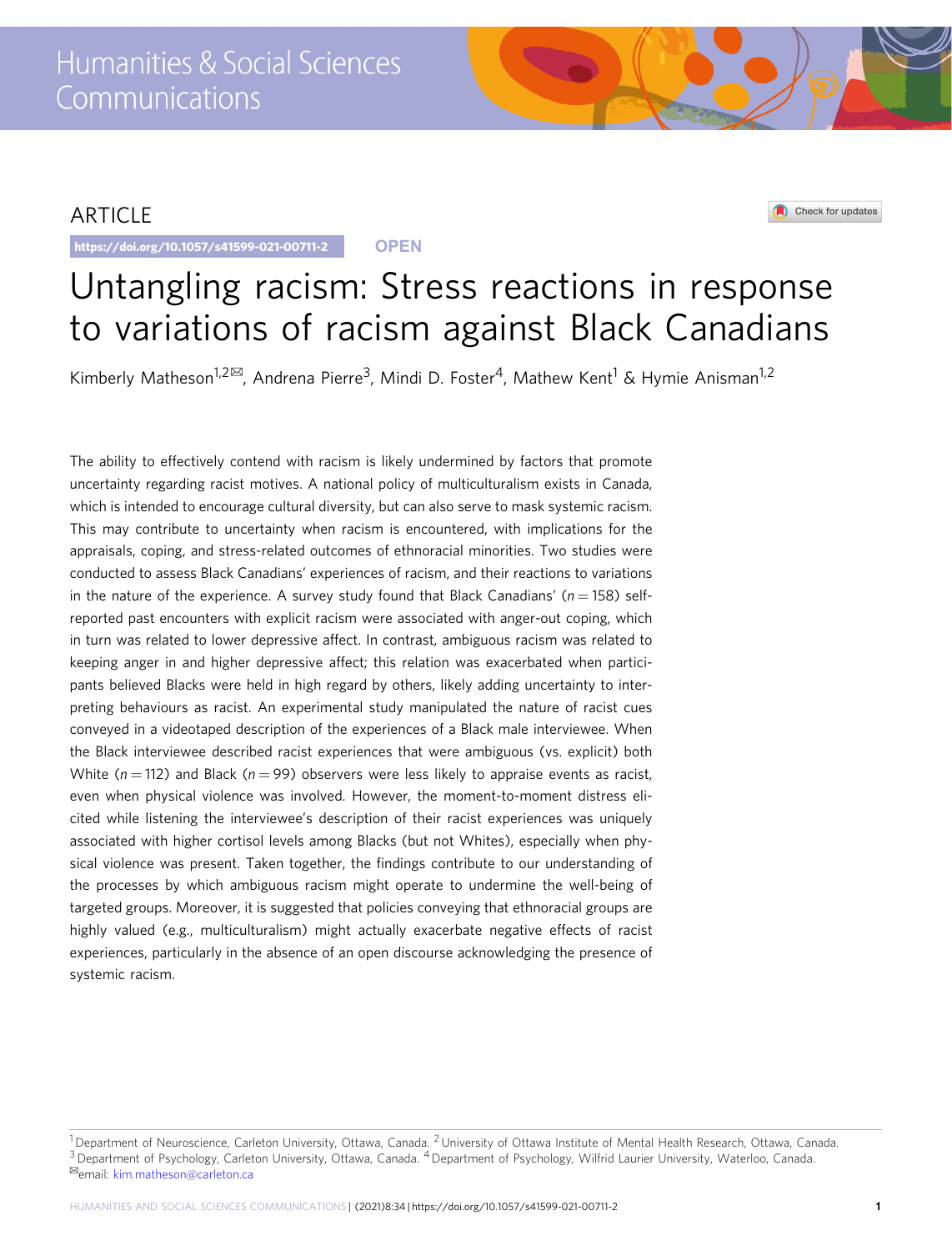## Introduction

Social norms among most Western liberal societies dis-<br>
Social norms among most Western liberal societies dis-<br>
Solar Lives Matter movement in the United States has<br>
nointed to resimble and active Indeed under the precourage blatant racist attitudes. Yet, the emergence of the pointed to racism being alive and active. Indeed, under the presidency of Donald Trump, a visible shift in social norms occurred that condoned expressions of blatant racism and claims of White victimization, which fostered the establishment of social policies that were clearly racialized (Bloch et al., [2020](#page-9-0)). At the same time, to the north, in Canada, there were notable assertions that 'racism does not exist in Canada' (Lum, [2020\)](#page-10-0), bolstered by the pervasive belief that Canadians embrace multiculturalism (Dunn and Nelson, [2011](#page-10-0)). Nonetheless, according to a recent national survey (Neuman, [2019](#page-10-0)), the majority of Canadians acknowledge that racism occurs at least occasionally, and that Blacks<sup>[1](#page-9-0)</sup> and Indigenous peoples (First Nations, Inuit, and Métis) are especially likely to experience racism. There remains, however, little acknowledgement of structural or systemic racism (i.e., 'racism without racists'), and even less recognition of the impact of minor day-to-day instances of subtle racism (e.g., microaggressions), or behaviours that have been described as 'racism with a smile' (Jones, [2020;](#page-10-0) Kunstman et al., [2016](#page-10-0)). At the same time, these subtle or ambiguous racist acts are especially likely to undermine the well-being of members of ethnoracial groups (Jones et al., [2016\)](#page-10-0).

Based on Canadian census data, there are 1.2M Black Canadians, comprising 3.9% of the population (Statistics Canada, [2019\)](#page-11-0) (compared to 13.4% of Americans). Approximately 52% of Blacks reside in the province of Ontario. The majority (over 60%) are immigrants, contributing to more than a doubling of the Black population in Canada since the mid-1990s. While the majority of immigrants came from Caribbean countries (Jamaica, Haiti), this has been shifting with increased immigration and asylum seeking from African countries (Statistics Canada, [2019](#page-11-0)). Thus, the explicit subjugation of Blacks is less integrated in Canadian historical and legislative policies than is the case of Indigenous peoples or in comparison to the experiences of African Americans. Although there exist racially segregated urban areas (Ray and Preston, [2015\)](#page-10-0), this segregation can be linked to numerous factors, including differences of socio-economic status, and social clustering based on national origins.

Canadian identity is commonly tied to multiculturalism, embraced as a celebration of diversity and tolerance. At the same time, it has been suggested that multiculturalism is a screen behind which many Canadians wilfully withdraw from a responsibility to challenge contemporary mechanisms supporting racism (Dunn and Nelson, [2011](#page-10-0)), and indeed, many Canadians seem perplexed by assertions of systemic racism. It was the goal of the present investigation to assess the implications of experiences of racism among Black Canadians within the unique sociopolitical context of Canada.

Given the historical roots of the Black population in Canada, together with the principle of multiculturalism that many Canadians believe is inherent to national policies and to their own actions, the experience and interpretation of racist encounters may be especially ambiguous. Such ambiguity may have consequences for Black Canadians' ability to contend with such encounters, as well as for their health and well-being. The present investigation assessed whether Black Canadians' past experiences of racism were associated with internalizing emotional reactions; such reactions might be especially pronounced when Black Canadians' believe that their societal contribution is valued by others. A second study was conducted to explore Blacks' and Whites' appraisals of ambiguous versus explicit racist events targeting a Black victim, and the extent to which exposure to such events elicited differences in emotional (distress, anger) and physiological (cortisol) reactions. This experimental study systematically distinguished the severity versus ambiguity of racist experiences to determine how these features causally influenced the interpretations and emotional responses of Black and White Canadians.

Racism as a stressor. The impacts of racism have increasingly been addressed within a stress and coping framework that allows for the elucidation of the links between racist encounters, and the cognitive, emotional, and physiological responses that promote stress-related illnesses (DeLapp and Williams, [2019\)](#page-10-0). To the extent that racism is perceived as pervasive, it represents a threat to well-being, eliciting negative emotions, including anger and distress, among targeted individuals (Pieterse et al., [2012;](#page-10-0) Schmitt et al., [2014\)](#page-10-0). Concurrently, multiple neurobiological coping processes are triggered that may become overly taxed (allostatic overload; McEwen and Akil, [2020\)](#page-10-0), rendering individuals vulnerable to the development of stress-related psychological illnesses (e.g., depression, anxiety and posttraumatic stress disorder), as well as numerous physical disorders (e.g., Type II diabetes, heart disease, and inflammatory related disorders) (Anisman et al., [2018](#page-9-0)).

Under most conditions, and for most people, coping strategies are relatively effective in diminishing the threat and maintaining well-being. However, an effective coping response to racism may be undermined when ambiguity exists regarding whether the experience constituted racism, as the targeted individual may be concerned about whether the behaviour was intentionally offensive, whether they merited such treatment, and whether their own behaviour elicited such actions (Major et al., [2002;](#page-10-0) Quinn et al., [2014\)](#page-10-0). Under these conditions, the well-being of ethnoracial group members may be harmed to an equal, if not greater, degree than when faced with more explicit racist acts (Jones et al. [2016](#page-10-0); Lui and Quezada, [2019;](#page-10-0) Matheson et al., [2019](#page-10-0)). When racism is blatant, it can be labelled as such, thereby reducing uncertainty about how to cope, justifying feelings of outrage, and mobilizing supports to engage in collective advocacy (Ellemers and Baretto, [2009](#page-10-0)). In contrast, a meta-analysis revealed consistent relations between experiencing microaggressions (subtle or ambiguous discrimination) and internalizing affective outcomes (depression, anxiety) (Lui and Quezada, [2019](#page-10-0)).

Not all members of ethnoracial groups experience such consequences, and some individuals appear to be protected against the negative effects of racism. In this respect, positive regard for one's ethnic identity conveys a collective strength that may allow group members to be sensitive to relevant cues (Operario and Fiske, [2001](#page-10-0)), but at the same time, enables them to 'call out' racism when it occurs. Sensitivity to such cues varies as a function of ethnic group (Forrest-Bank and Jenson, [2015](#page-10-0)), past experiences with discrimination (Lui, [2020](#page-10-0)), beliefs about interracial interactions (e.g., rejection sensitivity, system justification) (Mercer et al., [2011](#page-10-0)), and personality differences (e.g., neuroticism) (Lilienfeld, [2017\)](#page-10-0). It appears that numerous contextual and individual difference factors influence appraisals of a racist encounter, which might, in turn, have implications for well-being.

Survey study. A survey study was conducted to assess the extent to which explicit versus ambiguous experiences of racism were associated with particular emotional coping responses that, in turn, were linked to depressive affect among Black Canadians. Of the varied emotions elicited by racism, anger that stems from perceptions of injustice is common (Broudy et al., [2007](#page-10-0); Ellemers and Barreto, [2009;](#page-10-0) Van Zomeren et al., [2004\)](#page-11-0). When anger is elicited, it can motivate group members to cope by expressing or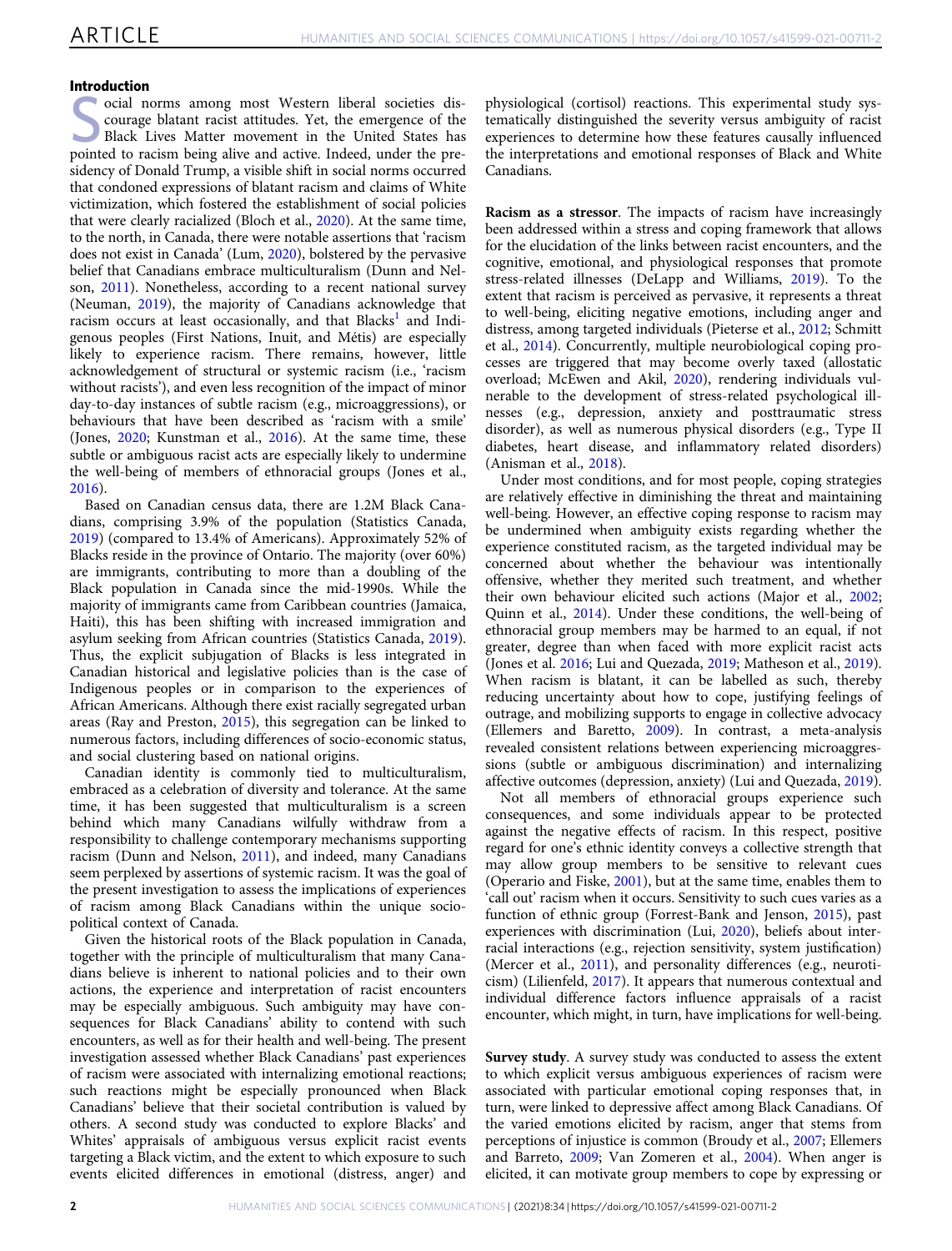acting on their outrage (i.e., anger-out), holding the perpetrator group accountable, and mobilizing collective efforts for change (Brondolo et al., [2005](#page-9-0); Ellemers and Barreto, [2009](#page-10-0); Gill and Matheson, [2006](#page-10-0); Van Zomeren et al., [2004](#page-11-0)). In contrast, given that ambiguous discrimination tends to be related to internalizing emotional outcomes (Lui and Quezada, [2019](#page-10-0)), we anticipated that anger associated with such events might likewise be suppressed (i.e., keeping anger in). Emotional suppression tends to engender inaction and self-attributions for the negative experience (Gill and Matheson, [2006;](#page-10-0) Sosoo et al., [2019\)](#page-11-0). Thus, a second goal of the survey study was to assess the unique relations between explicit and ambiguous experiences of racism with externalizing (angerout) versus internalizing (anger-in) emotional coping responses, respectively, and the extent to which these emotions were tied to depressive affect.

A third goal of the survey study was to determine whether the appraisal-coping process was influenced by ethnoracial identity. Group identities are multidimensional with varying implications for how the individual contends with racism (Bombay et al., [2010;](#page-9-0) Brittian et al., [2015;](#page-9-0) Sellers et al., [2006\)](#page-10-0). The affective connection between the individual and their group is reflected in feelings of pride (i.e., private regard for one's group), as well as in relation to perceptions of the attitudes held by others toward one's group (i.e., public regard) (Sellers et al., [1998](#page-11-0)). Positive affect stemming from high private regard may buffer against negative consequences (Bombay et al., [2010](#page-9-0); Forrest-Bank and Cuellar, [2018](#page-10-0)), perhaps because the shared experience of racism consolidates group identity and solidarity (Branscombe et al., [1999;](#page-9-0) Giamo et al., [2012\)](#page-10-0). However, much like the principles of multiculturalism, high public regard may create uncertainty regarding the interpretation of racist experiences. As a result, negative emotional outcomes were expected to be more evident among Blacks who perceived high public regard.

Experimental study. As a self-report survey does not allow for causal conclusions, a second study assessed appraisals, emotional, and physiological stress reactions to ambiguous and explicit racism by exposing Canadian Blacks and Whites to a manipulation of racist cues in an experimental setting. Although participants were not directly discriminated against, but rather watched a videotaped interview with the target of racism, observing such interactions can trigger a powerful identity threat response (Matheson and Anisman, [2012\)](#page-10-0).

Reactions to ambiguity are typically examined in the context of microaggressions, which themselves tend to be subtle or mild forms of racism (Hoggard et al., [2017](#page-10-0); Sue, [2010;](#page-11-0) Tao et al., [2017](#page-11-0)). Yet, racism is among the top motivators of violent behaviour, accounting for more than half of all recent hate crimes in the United States (Gong et al., [2017\)](#page-10-0). Similarly, contrary to widely held beliefs within Canada, a Black person is 20 times more likely to be shot and killed by police relative to a White person (Stelkia, [2020\)](#page-11-0). At the same time, many Whites do not appear to connect how systemic racism can result in violence and even death, and when violent interracial encounters occur, many view them as the actions of a maverick individual, rather than constituting racism. One objective of the experimental study was to untangle the confound between the ambiguity and severity of racist events by employing a design wherein ambiguous versus explicit cues were crossed with whether the events were mild (i.e., might be encountered on a day-to-day basis) or included physical violence.

In addition to considering emotional responses to diverse expressions of racism, we assessed the cortisol reponse to these experiences. Typically, stressors promote a cascade of biological changes that prepare the person to deal with the threat, and to blunt adverse physiological and psychological impacts. In this

regard, activation of hypothalamic-pituitary-adrenal (HPA) processes, culminating in release of adrenal cortisol, is a functionally adaptive response to stressful stimuli (Sapolsky et al., [2000\)](#page-10-0). The relation between stressful encounters and cortisol reactivity to laboratory and to natural challenges is particularly pronounced when they elicit shame or were characterized by a lack of control (Dickerson and Kemeny, [2004;](#page-10-0) Michaud et al., [2008\)](#page-10-0). Thus, to the extent that discrimination is associated with internalizing emotions (such as shame or distress), elevated cortisol might be expected to occur.

Cortisol reactivity may be further influenced by prior stressor experiences. Chronic stressors such as racism may result in downregulated cortisol reactivity, perhaps as an adaptive response to prevent downstream negative outcomes (Matheson and Anisman, [2012\)](#page-10-0). This said, upon exposure to salient reminders of these stressors, a stronger cortisol response may be elicited, perhaps owing to the sensitization of processes associated with HPA functioning (Anisman et al., [2018](#page-9-0)). At the same time, past racism experiences can mobilize 'accumulated resources' that enable ethnoracial group members to appraise discrimination experiences as such, contribute to effective coping, and buffer against stress-related outcomes (DeLapp and Williams, [2019\)](#page-10-0). Thus, the experimental study assessed emotional (anger, distress) and cortisol responses elicited by ambiguous or explicit racist cues as a function of Black Canadians' past experiences of racism.

Racism is an intergroup experience, not constrained to the impacts on targeted ethnoracial minorities. In this regard, witnesses to discrimination may report negative emotional reactions (Schmader et al., [2012](#page-10-0)), particularly in response to explicit racism (Tao et al., [2017](#page-11-0); Torres et al., [2020\)](#page-11-0), although other studies reported more apathetic reactions (Karmali et al., [2017\)](#page-10-0). As social norms encourage multiculturalism and antiracism, sincerity may or may not be at the foundation of liberal Whites' responses (Radke et al., [2020;](#page-10-0) Torres et al., [2020\)](#page-11-0). Indeed, 'modern racism' (McConahay, [1986\)](#page-10-0) is expressed by attributing differential values and attitudes that serve to justify group inequities, or advocating that enough change has occurred to alleviate them. As a result, when racial injustices are made salient, modern racist biases might elicit indifference to the target group's suffering (Passini, [2019](#page-10-0)). Thus, the concurrence between Canadian Whites' self-report appraisals and indicators of their reactions that are less amenable to response biases (namely their moment-to-moment emotions and cortisol reactivity to racist cues), and whether these processes were moderated by modern racist beliefs might provide insight into Whites' reactions to racism.

## **Methods**

#### Survey study

Participants and procedures. Black participants ( $n = 158$ ) were recruited through advertisements posted on various public websites, newspapers and community flyers, and signs posted on public bulletin boards of community centres, service organizations, and workplaces. They were invited to participate in a survey regarding Canadian Life Experiences, either online or in paper format exchanged by mail. Upon submission of their survey responses, participants were provided a written debriefing and were entered into an instant draw lottery for a \$10 gift certificate, as well as a \$500 lottery held at the end of data collection. Both the survey and experimental studies were approved by the research ethics boards at Carleton University and Wilfrid Laurier University.

The majority of respondents were female  $(n = 106, 67.5\%)$ ; males  $n = 51$ , 32.3%; 1 person did not disclose), and ages ranged from 16 to 65 years ( $M = 26.03$ ,  $SD = 9.39$ ). Most were Canadian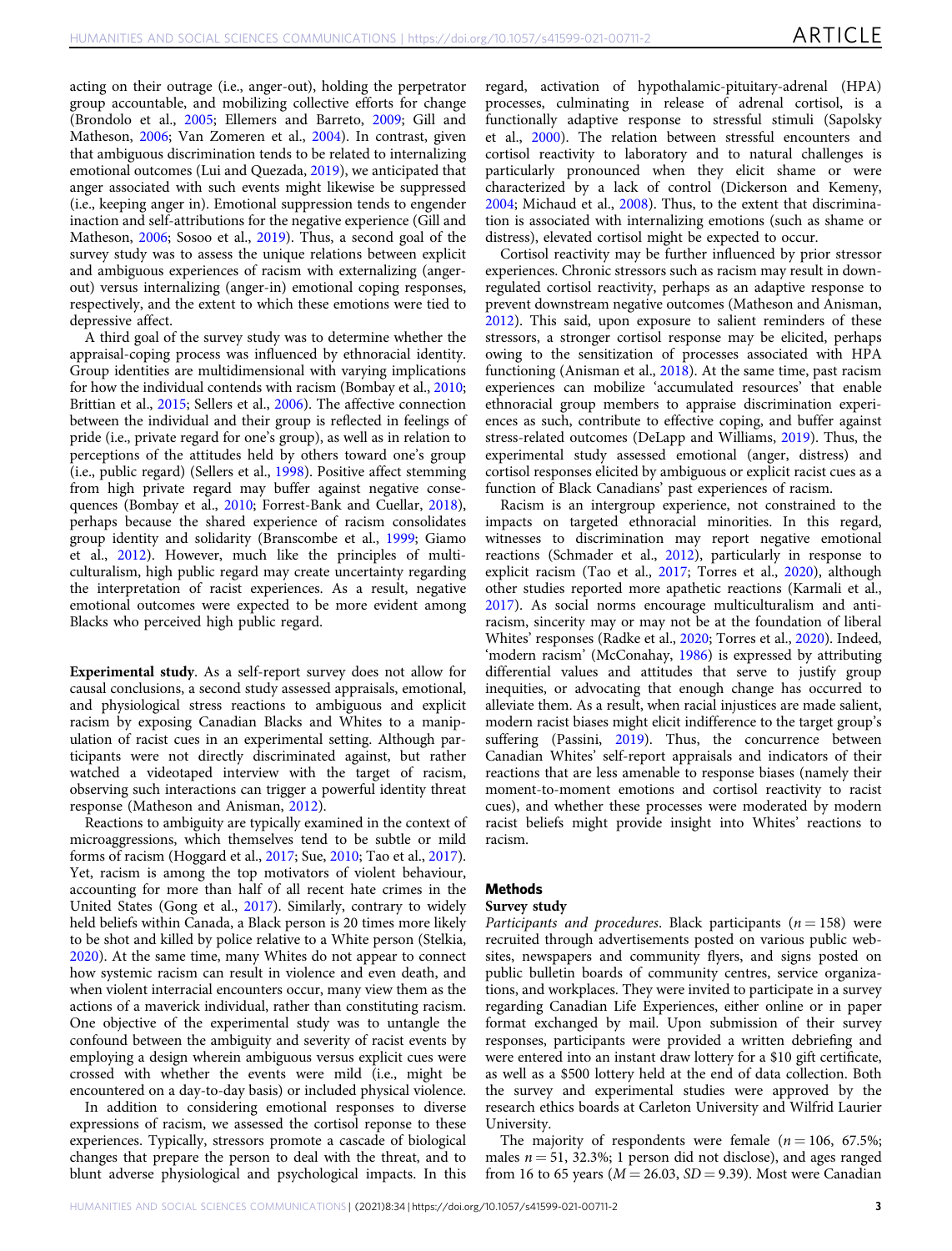citizens (80.4%) or landed immigrants (7.6%), although some were in Canada on temporary (student) visas (12.0%). The majority (80.3%) had some undergraduate or college education.

Measures. The Perceived Ethnic Discrimination Questionnaire (Contrada et al., [2001\)](#page-10-0) comprised 22 items assessing experiences of explicit day-to-day racism (e.g., ethnic slurs, insults, denial of equal treatment, actual or threatened harm), and a further 22 items were included to assess ambiguous racism encounters (e.g., "Sometimes I'm not sure if what I'm seeing or hearing is racist"). Respondents rated how often they had encountered each experience over the past 3 months from 1 (never happened) to 7 (happened very often), and ratings were averaged to reflect perceptions of explicit (Cronbach's  $\alpha = 0.93$ ) and ambiguous racism (Cronbach's  $\alpha = 0.94$ ).

The Multidimensional Inventory of Black Identity (Sellers et al., [1998](#page-11-0)) assessed private regard (six items, e.g., "I feel good about Black people") and public regard (six items, e.g., "In general, others respect Black people"). Agreement with each statement was indicated using a  $-3$  (strongly disagree) to 3 (strongly agree) rating scale, and average ratings for each subscale formed the basis of indices of private (Cronbach's  $\alpha = 0.77$ ) and public regard (Cronbach's  $\alpha$  = 0.83).

Two subscales from the Multidimensional Anger Inventory (Siegel, [1986\)](#page-11-0) were administered, namely anger-out (e.g., "When I'm angry with someone, I let that person know") (2 items,  $r = 0.56$ ) and anger-in (e.g., "I harbour grudges that I don't tell anyone about") (4 items, Cronbach's  $\alpha = 0.72$ ). Participants rated how much each statement applied to them on a scale ranging from 1 (not at all) to 5 (completely).

Depressive affect was assessed using the 21-item version of the Beck Depression Inventory (Beck et al., [1961\)](#page-9-0). For each question, participants chose from one of four responses (coded 0–3), with each response reflecting increasing symptom severity. Summed scores could range from 0 to 63 (Cronbach's  $\alpha = 0.88$ ).

#### Experimental study

Participants. Black ( $n = 99$ ) and White ( $n = 112$ ) participants were recruited from a booth set up at the Ontario Science Centre  $(n = 47)$  in Toronto, Canada, as well as through postings at a Canadian university ( $n = 164$ ). The study was described as concerning reactions to various experiences in the Canadian workplace. University participants were paid \$10 or given experimental credit for their participation.

The age ranges of Black ( $M_{\text{age}} = 20.7$ , SD = 4.80; range 16-42 years) and White ( $M_{\text{age}} = 22.0$ , SD = 7.04; range 16-47 years) participants were equivalent. The majority of both Black (55 females, 41 males; 3 unspecified) and White participants (78 females, 34 males) were female. Most had completed high school diplomas (Black  $n = 47$ ; White  $n = 45$ ) or 1–3 years of university (Black  $n = 38$ ; White  $n = 49$ ), although a few had completed either an undergraduate or graduate degree (Black  $n = 9$ ; White  $n = 10$ ).

Procedures. Because cortisol varies in a diurnal fashion, participants were tested between 11:30 and 17:00 hours. They were asked to not eat, drink, or smoke for 30 min prior to the study. At the outset of the session, participants were provided with an overview of the procedures, written informed consent was obtained, and after completing background information measures, they were randomly assigned to watch one of five videotaped interviews that varied in the severity and explicitness of racism. The videos were linked (via the computer) to a wireless interactive hand-held dial through which participants conveyed their moment-to-moment emotional distress to statements made by the interviewee. At three timepoints during the videos, participants appraised the events depicted (presence of discrimination, seriousness of impact). Following the videos, they completed a measure of feelings of anger, and past discrimination experiences (Blacks) or modern racist attitudes (Whites). Finally, participants were debriefed, and provided with contact numbers should they experience any distress or have any human rights concerns, and provided with experimental credit or payment.

Video materials. Each of the videos depicted an interview in the context of a local daily news programme that was conducting a series on "Working in Ontario: Meeting employee needs". The videos were professionally created using well-rehearsed nonprofessional actors. In all five conditions, a white male host interviewed a Black male in his mid-20s. The same actors were used in all conditions.

All of the videos began with the host asking questions about the guest interviewee's workplace. The first segment (2.5 min) was the same across all conditions, wherein the guest described his career history working up to his current position as a Graphics Designer for a large firm. Responses were fact-based, along with comments that depicted the workplace environment as mildly stressful (e.g., small office, crowded conditions). The second segment of the video interview (6 min) built on these features to describe mildly stressful social interactions, as well as workplace limitations, such as challenges in career advancement. Descriptions of these events varied to reflect no racism, explicit mild racism, or ambiguous mild racism. For example, in all videos, the interviewee described how he felt when he was successfully promoted. In the no racism video, the interviewee reported "I still wonder whether people think that I really deserved the job—you know, some of us just don't have the self-confidence to promote ourselves well", whereas in the explicit mild racism video, he indicated "I still hear people say that the only reason I got the job was because they needed to promote a Black to avoid having to implement an affirmative action quota plan." In the ambiguous racism video, the interviewee expresses uncertainty about others' attributions for his success, "I still wonder whether people think that I got the job because they know I was the best person, or whether they think it was because our firm had to promote a Black to avoid having to implement an affirmative action quota plan."

Finally, the third segment of the video (3.5 min) asked the interviewee questions about his encounters with his colleagues outside the workplace. There were five variations of this segment of the video. In all of five conditions, he describes an experience of going to a local bar after work. The description includes tensions in organizing the group to get to the bar, the rudeness of his colleagues to the bartender, and their negative reaction to him when he suggested they alter their behaviour, and his decision to leave the bar. In the no racism, explicit and ambiguous mild racism conditions the interviewee's description ended here. To introduce physical violence that was ambiguous, in a fourth condition (that built from the no racism scenario in segments 1 and 2), the interviewee describes his decision to leave the situation, "I went out to wait for the cab, and that's where he was, waiting for me. I tried to turn to go back into the bar, but he blocked my way. I turned to walk away, and he grabbed me from behind, and said 'no-one talks to me like that in front of my buddies. You gotta know your place, and I'm going make sure you never forget.' He jerked me by the throat and threw me to the ground. But then I was lucky—I heard a siren start right behind us, and he ran. I had blood running down my face from a cut I got from broken glass on the ground. The cops asked me whether I knew the guy, but I was afraid to turn him in. I had to work with him, and it might have ended my career to start trouble." In the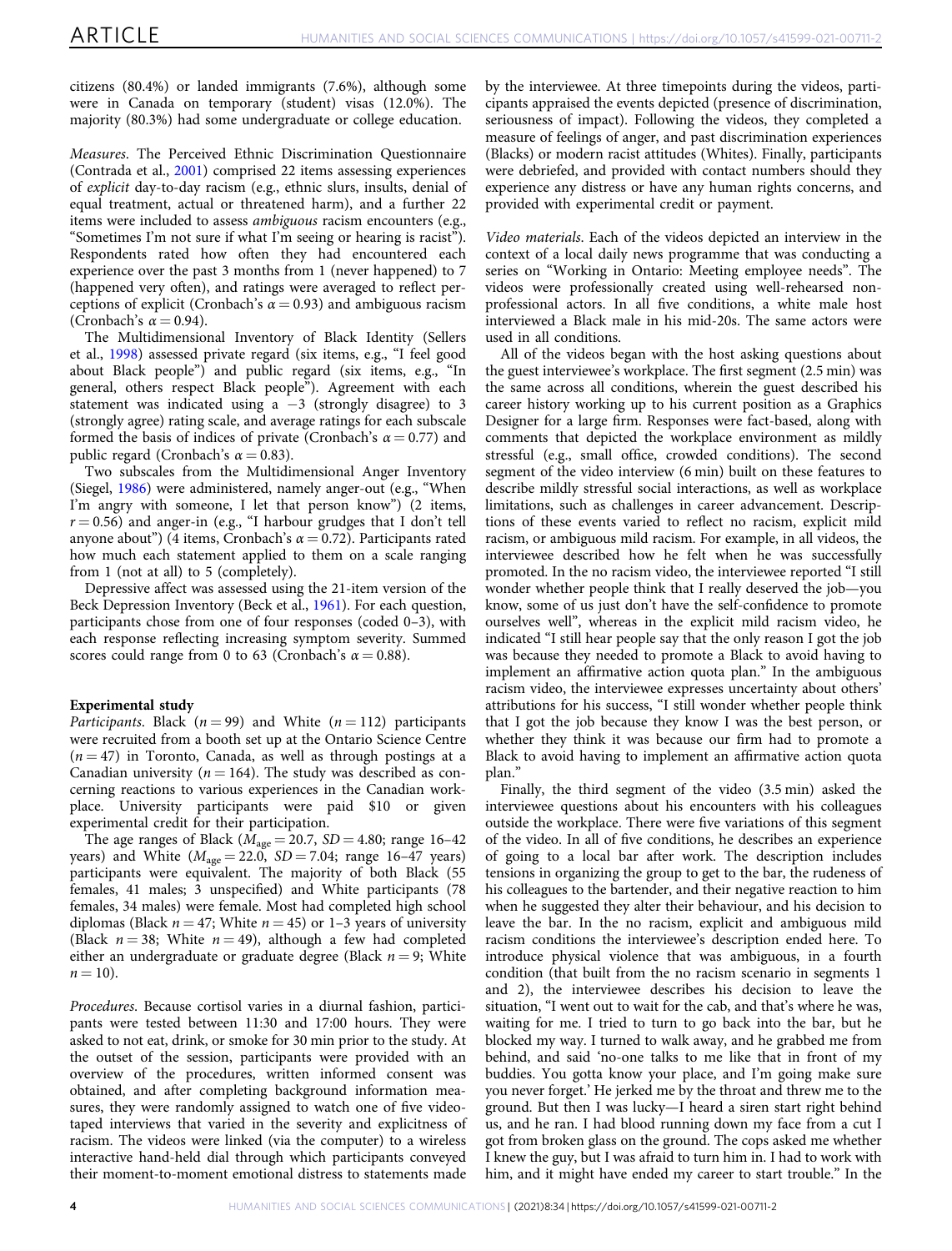fifth condition (which built on the mild explicit racism reported in segment 2), the violence was described as explicitly racist through the inclusion of explicit language, and highlighting that these were not the isolated actions of a single individual"….the guy that I'd confronted put his arms around my neck from behind, and said 'no Black boy gets away with talking to me like that in front of my buddies. You gotta know your place, and I'm going make sure you never forget.' He jerked me by the throat and threw me to the ground. The other guys started to laugh. But then I was lucky—I heard a siren start right behind us, and they all ran. I had blood running down my face from a cut I got from broken glass on the ground. The cops asked me what I did to start the fight. I started to protest, but I was afraid to turn in the other guys. It might have ended my career to say anything."

Salivary cortisol. Saliva collection comprised participants placing a piece of dental cotton in their cheek for a 2-min period. Once the cotton was thoroughly wet, it was placed in a test-tube for subsequent analysis. This procedure was conducted three times: baseline levels were assessed 15 min after arrival at the test session, but before watching a video; and then again 10 and 20 min after watching the video. Based on our earlier studies, these times represent peak saliva cortisol levels following a stressor (Matheson and Anisman, [2009](#page-10-0)). Cortisol levels were determined, in duplicate, by means of a solid phase radio-immuno assay using 125I kits (ICN Biomedicals Inc., CA). The intra- and extra-assay variability was <10%.

Time of day at which samples were collected was not significantly related to cortisol levels at any time point, nor were there significant differences in time of day across racist cues conditions or ethnic group. In addition, among the female participants, current use of oral contraceptives was not related to levels of cortisol at any of the three time points. For the purposes of analyses, area under the curve with respect to zero was calculated for each participant (formula 3, Pruessner et al., [2003](#page-10-0)).

Measures. Appraisals of the experiences the interviewee described in the videos were assessed after each of the three segments. This comprised two items assessing whether his experiences constituted discrimination and participants' confidence in their determination of whether the events were due to discrimination, ranging from  $-3$  (not at all) to  $+3$  (definitely) ( $rs = 0.40, 0.81$ , 0.79, ps < 0.001, between the two items at each measurement time, respectively). The perceived seriousness of the situation was assessed by two items, including ratings (from  $-3$  to  $+3$ ) of 'how serious do you think the events that have been described so far are in terms of their impact on the employee's career' and on his 'psychological well-being'  $(rs = 0.37, 0.38, 0.40, ps < 0.001$  for each time point, respectively).

The videos were synchronized with a wireless interactive dial through which participants conveyed ongoing emotional reactions (how distressed or anxious they felt on a scale of 0–10) to statements made by the interviewee. Moment-to-moment ratings were captured at 1 second intervals. As a result, there were about 150 ratings for the first section of the video, 370 for the second, and 200 for the third. For each of the three video segments, distress ratings were averaged to provide an index of distress for each segment.

After watching the videos, participants' feelings of anger were assessed using five mood adjectives (angry, annoyed, enraged, infuriated, irritated) with ratings from 0 (not at all) to 6 (extremely) (Cronbach's  $\alpha$  = 0.90).

To assess Black participants' experiences of discrimination over the past 6 months, they responded to eight questions, each of which tapped into the dimensions reflected in the Personal Experiences of Discrimination Questionnaire (e.g., 'How often

have you been called names or heard offensive comments because of your ethnic group membership, spoken either in your presence or behind your back?'). Responses ranged from 1 (never) to 7 (very often) and were averaged to reflect past discrimination experiences ( $M = 3.06$ ,  $SD = 1.26$ ; Cronbach's  $\alpha = 0.84$ ).

White participants responded to four questions selected from a measure of modern sexist biases in Canada (Tougas et al., [1995](#page-11-0)), modified to refer to Blacks (e.g., 'Blacks shouldn't push themselves where they are not wanted'). Ratings of agreement, from 0 (strongly disagree) to 5 (strongly agree), were averaged to provide an index of modern racist attitudes ( $M = 0.43$ ,  $SD = 1.26$ ; Cronbach's  $\alpha = 0.60$ ).

# Results

#### Survey study

Descriptives. Black participants reported experiencing both explicit  $(M = 2.58, SD = 1.01)$  and especially ambiguous  $(M = 3.03, SD = 1.23)$  forms of racism,  $t(140) = -4.97, p < 0.001$ ,  $r = 0.54$ ,  $p < 0.001$ . Both explicit,  $r = -0.26$ ,  $p = 0.002$ , and ambiguous,  $r = -0.25$ ,  $p = 0.003$ , experiences of racism were associated with lower public regard, but neither type of racism was related to private regard,  $rs = -0.08$ , ns. In addition, males indicated more frequent encounters with explicit discrimination  $(M = 2.81, SD = 1.19)$  than did females  $(M = 2.44, SD = 0.88)$ , F  $(1,140) = 4.26$ ,  $p = 0.041$ . There were no gender differences in experiences of ambiguous racism, private or public regard, angerout, anger-in, or depressive affect.

Unique effects of explicit and ambiguous racism. Multiple regression analyses were conducted to assess the relations between explicit and ambiguous racism experiences (entered simultaneously) and each of anger-out and anger-in coping strategies, and depressive affect (outcomes). As expected, explicit racism experiences were associated with greater anger-out,  $r = 0.16$ ,  $b = 0.31$ ,  $se = 0.11$ ,  $p = 0.006$ , with ambiguous racism appearing to serve as a suppressor variable,  $r = -0.08$ ,  $b = -0.25$ ,  $se = 0.11$ ,  $p = 0.024$ ; full model  $F(2,134) = 5.81$ ,  $p = 0.004$ ,  $R^2 = 0.080$ . Thus, when controlling variance associated with ambiguity, the relation between explicit experiences and angerout was strengthened. In contrast, ambiguous racism was related to greater anger-in,  $r = 0.28$ ,  $b = 0.22$ ,  $se = 0.07$ ,  $p = 0.002$ , whereas explicit racism was not,  $r = 0.10$ ,  $b = -0.06$ ,  $se = 0.09$ ,  $p = 0.496$ ; full model  $F(2,133) = 4.37$ ,  $p = 0.015$ ,  $R^2 = 0.062$ .

When predicting depressive affect, explicit racism served as the suppressor variable,  $r = 0.14$ ,  $b = -0.21$ , se = 0.86,  $p = 0.810$ , enhancing the relation between ambiguous encounters and greater depressive affect,  $r = 0.29$ ,  $b = 1.90$ , se  $= 0.68$ ,  $p = 0.006$ ; full model  $F(2,109) = 5.08$ ,  $p = 0.008$ ,  $R^2 = 0.085$ . In effect, when the contribution of ambiguity was isolated (by controlling explicit racism), ambiguity was more strongly related to depressive affect.

Moderating role of private and public regard for Blacks. To assess whether the relations between racism and anger coping were moderated by private or public regard, regressions were conducted using PROCESS macro (Version 3.3) model 1, centering continuous predictor variables prior to calculating the interaction (Hayes, [2017](#page-10-0)). These analyses indicated that over and above the relation with explicit racism,  $b = 0.21$ , se = 0.09, p = 0.026, higher private regard predicted greater anger expressed outwardly,  $b = 0.36$ , se = 0.12, p = 0.003. The interaction between explicit racism and private regard was not significant,  $b = -0.03$ ,  $se = 0.10$ ,  $p = 0.791$ ; full model  $F(3,134) = 4.42$ ,  $p = 0.005$ ,  $R^2 = 0.090$ . Perceived public regard was not associated with anger-out.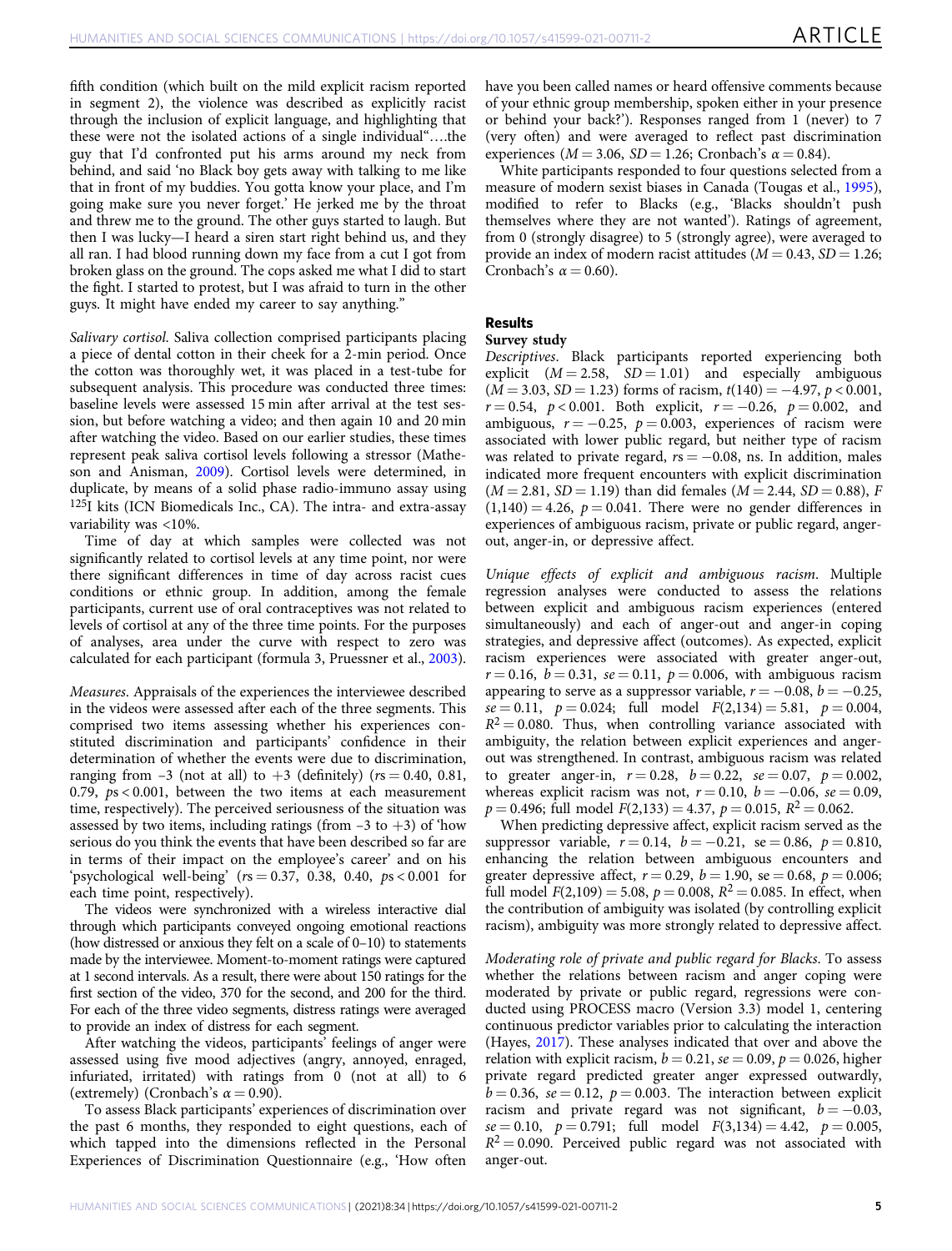

Fig. 1 Mean ratings of anger-in as a function of past experiences of ambiguous racism and the moderating role of perceived public regard for **Blacks in the survey study.** When participants believed that Blacks were held in low public regard (1 SD below the mean), ambiguous racist experiences were not related to anger-in. As perceived public regard became higher (1 SD above the mean), there was a increasingly positive relation between experiencing ambiguous racism and holding anger-in.

Whereas perceptions of public regard for Blacks were not directly related to anger-in,  $b = -0.08$ ,  $se = 0.06$ ,  $p = 0.161$ , public regard moderated the relation between ambiguous racism and anger-in,  $b = 0.11$ ,  $se = 0.04$ ,  $p = 0.010$ ; full model F  $(3,132) = 6.38, p < 0.001, R^2_{\text{cha}} = 0.127$ . As seen in Fig. 1, simple slopes analyses indicated that when others were perceived to view Blacks negatively (low public regard), ambiguous racist experiences were not associated with anger-in,  $b = 0.06$ ,  $se = 0.07$ ,  $p = 0.402$ . In contrast, as public regard for Blacks increased, so too did the association between ambiguous racism and holding anger in,  $b = 0.34$ ,  $se = 0.09$ ,  $p < 0.001$ . Private regard was not associated with anger-in.

Mediating role of anger coping in the relations between racism and depressive affect. To determine whether anger mediated the relations between experiences of racism and depressive affect, the PROCESS macro applying model 4 (Hayes, [2017\)](#page-10-0) was used. These analyses were followed up to determine whether private or public regard moderated the mediated models using PROCESS model 7. The macros used bootstrapping procedures with 5000 resamples to establish the 95% confidence intervals (CI) to assess significance of the path coefficients.

The total effect of explicit racism in relation to depressive affect was not significant,  $c = 1.27$ ,  $se = 0.79$ ,  $CI_{.95}$  [-0.29, 2.84], but with the inclusion of anger-out as a mediator, a direct effect of explicit racism was apparent,  $c' = 1.75$ ,  $se = 0.78$ ,  $CI_{.95}$  [0.20, 3.31]. The mediated path between explicit racism and depressive affect through anger-out was also significant,  $ab = -0.48$ ,  $se = 0.27$ ,  $CI_{.95}$  [-1.10, -0.06]. In essence, with anger-out controlled, explicit racism was related to greater depressive affect. Conversely, when explicit racism was associated with greater expression of anger, lower depressive affect was reported (mediation). Private regard did not moderate this mediated model.

The total effect of experiencing ambiguous racism in relation to greater depressive affect was significant,  $c = 1.82$ ,  $se = 0.57$ , CI<sub>.95</sub> [0.69, 2.95]. With the inclusion of anger-in as a mediator, the direct effect remained significant,  $c' = 1.61$ , se = 0.57, CI<sub>95</sub> [0.47, 2.75], and the mediated effect through anger-in was marginally significant,  $ab = 0.21$ ,  $se = 0.14$ ,  $CI_{.90}$  [0.02, 0.48]. Public regard significantly moderated this mediated model, Index  $= 0.15$ ,  $se = 0.09$ , CI<sub>95</sub> [0.002, 0.36], in that, the mediated pathway between ambiguous racism and depressive affect through angerin was evident at higher,  $ab = 0.27$ ,  $se = 0.14$ ,  $p = 0.012$ , but not lower,  $ab = 0.02$ ,  $se = 0.08$ ,  $p = 0.826$ , levels of public regard.

Summary of survey results. Consistent with past research (Lui and Quezada, [2019](#page-10-0)), experiences of explicit racism were associated with expressing anger, whereas ambiguous experiences were related to suppressing anger. Moreover, when the ambiguity was controlled, the relation between explicit racism and anger-out was strengthened (i.e., the suppressor effect), and higher private regard (Black pride) was additively related to anger-out. To the extent that explicit racism was related to anger being expressed, lower depressive affect was evident. This said, when anger-out was controlled, explicit racism was associated with higher depressive affect.

In contrast, the relation between ambiguous racism and angerin remained after controlling the experience of discrimination itself (explicit racism) and was exacerbated when combined with the additional uncertainty associated with thinking that others held Blacks in high regard. This suggests that ambiguity in itself represents a threat to individuals' well-being, potentially undermining effective strategies to confront the situation, and hence higher depressive affect.

Experimental study. As seen in Table [1](#page-6-0), the experimental design involved five conditions in which racist cues were manipulated in the context of a videotaped interview with a Black male interviewee. To assess participants' responses to racist cues, 2 (ethnoracial group: Black vs. White)×5 (racist cues: no racism, ambiguous racism (violent vs. mild), and explicit racism (violent vs. mild))×3 (video segment) mixed measures analyses of variance (ANOVAs) were conducted. Simple effects analyses involved orthogonal contrasts comparing (i) the no racism condition to the four racism conditions, (ii) ambiguous vs. explicit racism, and (iii) violent vs. mild events within each of the ambiguous and explicit racism conditions.

Female participants appraised the videos overall as being more discriminatory ( $M = 1.69$ ,  $SD = 1.76$ ) than did males ( $M = 1.17$ ,  $SD = 2.14$ ,  $F(1,201) = 4.57$ ,  $p = 0.034$ , and also expressed greater distress  $(M = 2.70, SD = 2.43)$  than did males  $(M = 1.98,$  $SD = 2.10$ ),  $F(1,201) = 5.97$ ,  $p = 0.015$ . Gender differences were not moderated by ethnoracial group nor racial cues.

Effects of racial cues on appraisals. As expected, appraisals of whether the events described in the video comprised dis*crimination* varied across video conditions,  $F(8,400) = 27.91$ ,  $p <$ 0.001,  $\eta^2$  = 0.358. Ethnoracial group further moderated the effects of racist cues on discrimination appraisals,  $F(4,200) = 3.40$ ,  $p = 0.01$ ,  $\eta^2 = 0.064$ . As seen in Fig. [2,](#page-6-0) there were no differences in appraisals at the outset of the video (recall that this segment was identical across conditions). The second segment introduced ambiguous mild racism in the relevant condition, and explicit mild racism in two of the conditions. Indeed, greater discrimination was perceived in these three conditions, in contrast to those in which racism was not yet introduced,  $t(204) = 10.95$ ,  $p$  < 0.001. In addition, Whites perceived these events to be less discriminatory than did Blacks,  $F(1,200) = 14.34$ ,  $p < 0.001$ ,  $\eta^2$  = 0.067. Further seen in Fig. [2,](#page-6-0) by the third segment, in which conditions involving physical violence were introduced, both Blacks and Whites were more likely to perceive the conditions involving explicit racist cues as more discriminatory than when cues were ambiguous,  $t(200) = 7.13$ ,  $p < 0.001$ . Explicit racist events were perceived as being equally discriminatory,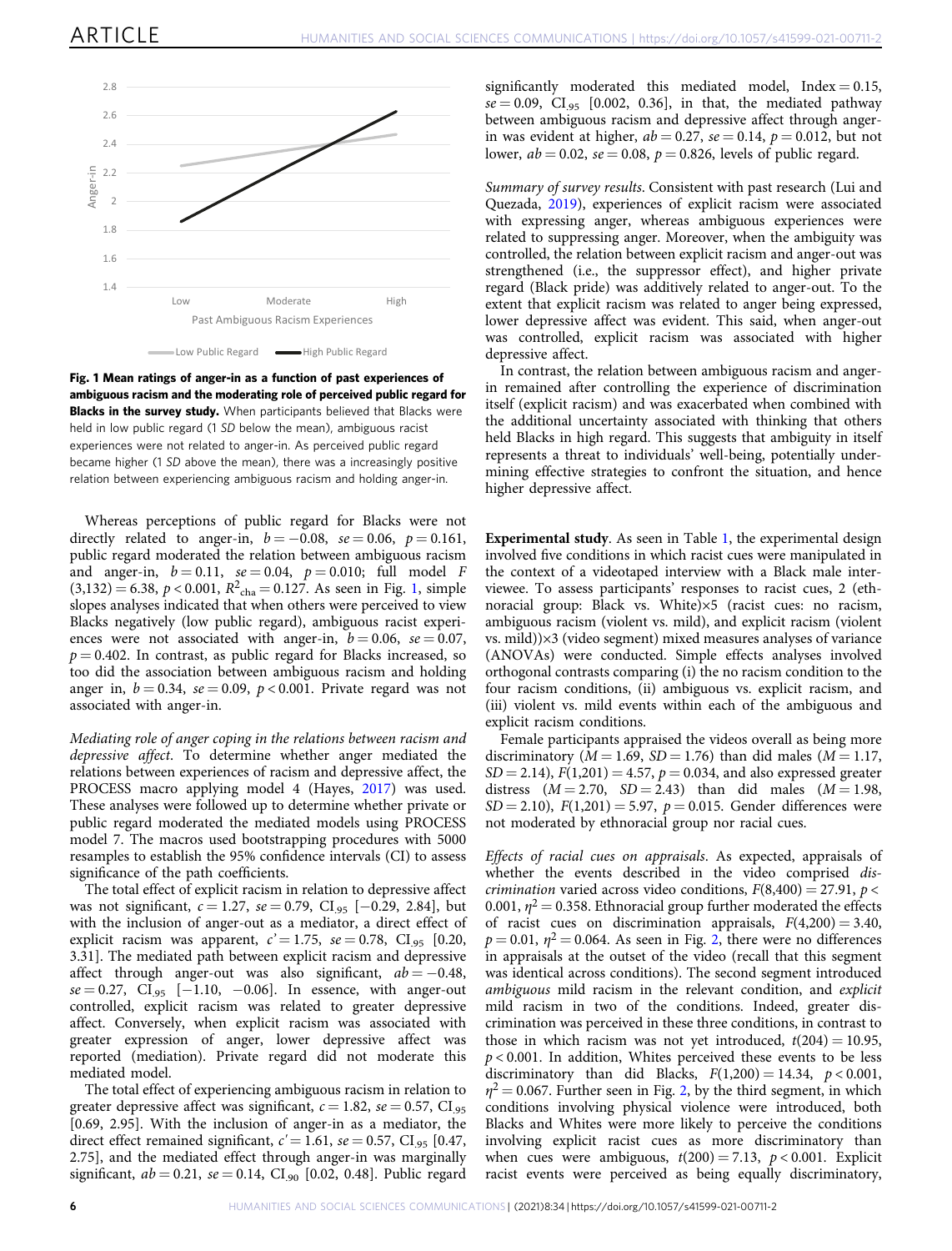<span id="page-6-0"></span>

| Table 1 The experimental study entailed Black ( $n = 99$ ) and White ( $n = 112$ ) participants assigned to watch one of five videos |
|--------------------------------------------------------------------------------------------------------------------------------------|
| created for this study to manipulate racist cues.                                                                                    |

| <b>Racist cues</b><br>condition          |                                         | <b>Segment 1</b><br>of video              |                                             | <b>Segment 2</b><br>of video              |            | <b>Segment 3</b><br>of video              |                               |
|------------------------------------------|-----------------------------------------|-------------------------------------------|---------------------------------------------|-------------------------------------------|------------|-------------------------------------------|-------------------------------|
| No racism                                | Baseline saliva<br>sample<br>(cortisol) | Mild day-to-day<br>workplace<br>stressors | Appraisals<br>(discrimination,<br>severity) | Mild day-to-day<br>workplace<br>stressors | Appraisals | Mild day-to-day<br>workplace<br>stressors | Appraisals $(-3)$<br>to $+3)$ |
| Ambiguous/                               |                                         |                                           |                                             |                                           |            | Ambiguous racist                          | Anger ratings                 |
| violent                                  |                                         |                                           |                                             |                                           |            | violence                                  | $(0-6)$                       |
| Ambiguous/                               |                                         |                                           |                                             | Ambiguous/                                |            | Ambiguous                                 | Saliva samples                |
| mild                                     |                                         |                                           |                                             | mild racism                               |            | mild racism                               | 10 & 20 min                   |
| Explicit/violent                         |                                         |                                           |                                             | Explicit/                                 |            | Explicit racist                           | post video                    |
|                                          |                                         |                                           |                                             | mild racism                               |            | violence                                  |                               |
| Explicit/mild                            |                                         |                                           |                                             |                                           |            | Explicit                                  |                               |
|                                          |                                         |                                           |                                             |                                           |            | mild racism                               |                               |
| Moment-to-moment distress ratings (0-10) |                                         |                                           |                                             |                                           |            |                                           |                               |

Baseline cortisol measures were taken, and then participants in all five conditions watched a local news programme featuring a Black male interviewee. In the first segment, in all conditions the interviewee described mild everyday workplace stressors that anyone might encounter; such innocuous events continued to be described in all three segments in the No Racism condition. The second segment introduced mild racism that was ambiguous or explicit. The third video segment presented two ambiguous conditions (mild vs. an event involving physical violence) and two explicit racism conditions (involving the same actions as the ambiguous conditions, but the interviewee was explicitly targeted due to race). Throughout the videos, using a hand-held device synchronized to the video, participants provided moment-to-moment ratings (from 0 to 10) of their distress associated with the events described; these ratings were averaged within each of the three segments to provide three indices of distress. Appraisals of whether the events were discriminatory and the seriousness of their impact on the interviewee were taken following each of the three video segments, and at the end, ratings of self-reported anger were taken and two saliva samples collected.



Fig. 2 Mean ratings  $(+se)$  of discrimination appraisals as a function of racist cues (five conditions) in the three video segments among Black (left) and White (right) participants. There were no differences in appraisals of discrimination in Segment 1. The second segment introduced ambiguous mild racism in the relevant condition, and explicit mild racism in two of the conditions (labelled explicit mild and explicit violent), at which point greater discrimination was perceived in these three conditions, particularly among Blacks. By the Segment 3, in which conditions involving physical violence were introduced, both Blacks and Whites were more likely to perceive the conditions involving explicit racist cues as discriminatory, irrespective of the presence of violence. When cues were ambiguous, participants were less likely to appraise the violent situation as discriminatory, particularly among Whites.

irrespective of the presence of violence,  $t(200) = 0.53$ ,  $p = 0.60$ . When cues were ambiguous, participants were less likely to appraise the violent situation as discriminatory,  $t(200) = -5.92$ ,  $p < 0.001$ ; this interacted with ethnoracial group,  $t(200) = 2.28$ ,  $p = 0.008$ , with Whites being particularly unlikely to appraise ambiguous violence as discriminatory.

Appraisals of the seriousness of the impact of the events also changed over the course of the video as a function of racist cues, F  $(8,400) = 5.16, p < 0.001, \eta^2 = 0.093$ . Although Black participants were more likely to perceive a serious impact on the interview than were White participants,  $F(1,200) = 4.26$ ,  $p = 0.021$ ,  $\eta^2$  = 0.038, ethnoracial group did not interact with racist cues,  $\eta^2$ s < 0.02. As depicted in Fig. 3, the introduction of either mild ambiguous or explicit racist cues resulted in perceiving the situation as more serious,  $t(207) = 5.92$ ,  $p < 0.001$ . In the third



Fig. 3 Mean ratings  $(+se)$  of the appraisals of the seriousness of the impact of the events on the interviewee as a function of racist cues (five conditions) described over the three video segments. The presence of either mild ambiguous or explicit racist cues in Segment 2 resulted in perceiving the situation as having a more serious negative impact on the target. In Segment 3, the explicit racism conditions were perceived to have a greater impact on the target compared to when racism was ambiguous, with the combination of explicit racism and violence being appraised as having a particularly serious impact.

segment of the video, explicit racism was perceived to have a greater impact on the target compared to when racism was ambiguous,  $t(205) = 3.30$ ,  $p = 0.001$ . Moreover, although differences in the perceived impact of violent versus mild ambiguous events were not significant,  $t(205) = 0.21$ ,  $p = 0.831$ , the combination of explicit racism and violence was appraised as having a particularly serious impact,  $t(205) = 2.36$ ,  $p = 0.019$ .

Effects of racial cues on emotional reactions. An ANOVA conducted on average moment-to-moment ratings of distress within each the three video segments indicated a three-way interaction between ethnoracial group, racist cues, and video segment, F  $(8,398) = 2.59, p = 0.009, \eta^2 = 0.049$ . As expected, distress was virtually absent throughout the first segment of the videos. Through the second segment, participants expressed greater distress as racist cues emerged,  $t(206) = 5.14$ ,  $p < 0.001$ . However, as seen in Fig. [4,](#page-7-0) White participants indicated equal distress in response to ambiguous versus explicit racist cues, whereas Black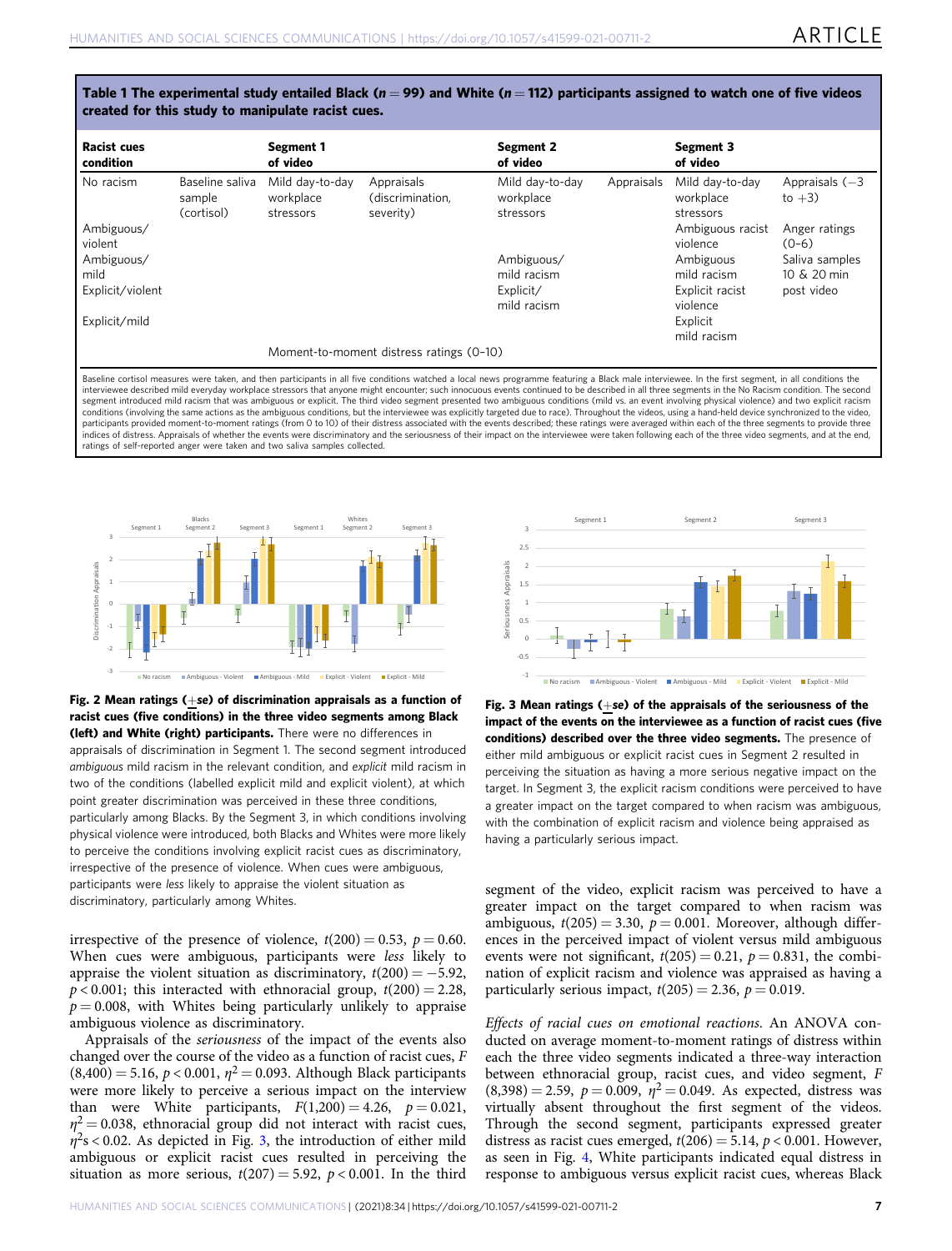<span id="page-7-0"></span>

Fig. 4 Mean dial ratings  $(+se)$  of moment-to-moment distress indicated through each of the three video segments (Y-axis) as a function of racist cues (five conditions) among Black (left) and White (right) participants. Overall, White participants indicated equal distress in response to ambiguous versus explicit racist cues, whereas Black participants expressed significantly greater distress when the cues were explicit. Likewise, in Segment 3, Whites' distress did not vary as a function of the nature of the racist cues, whereas among Blacks, greater distress was expressed in response to explicit racism, irrespective of whether the events included violence.



Fig. 5 Mean ratings  $(+se)$  of self-reported anger at the end of the videos as a function of racist cues presented in each of the five video conditions. The presence of racist cues elicited greater anger, particularly in response to explicit (relative to ambiguous) racism, irrespective of whether the events were mild or violent.

participants expressed significantly greater distress when the cues were explicit,  $t(206) = 3.90$ ,  $p < 0.001$ . Likewise, in the third segment, although greater distress was conveyed by both Blacks and Whites when racist cues were present,  $t(203) = 3.38$ ,  $p = 0.001$ , Whites' distress did not vary as a function of the nature of the racist cues,  $F(4,106) = 1.42$ ,  $p = 0.233$ . Among Blacks (Fig. 4), greater distress was expressed in response to explicit racism, irrespective of whether the events included violence,  $t(93) = 3.71, p < 0.001.$ 

An ANOVA on ratings of anger taken at the end of the videos indicated that, overall, Blacks expressed greater anger ( $M = 2.67$ ,  $SD = 1.76$ ) than did Whites  $(M = 2.02, SD = 1.60)$ , F  $(1,200) = 8.84$ ,  $p = 0.003$ ,  $\eta^2 = 0.042$ . In addition, there was a main effect of racist cues,  $F(4,200) = 13.38$ ,  $p < 0.001$ ,  $n^2 = 0.211$ , which was not moderated by ethnoracial group,  $F < 1$ . As seen in Fig. 5, the presence of racist cues elicited greater anger, t  $(205) = 5.97$ ,  $p < 0.001$ , particularly in response to explicit (relative to ambiguous) racism,  $t(205) = 4.12$ ,  $p < 0.001$ , irrespective of whether the events were mild or violent.

Moderators of responses to racist cues. The moderating roles of individual difference factors (past experiences of racism among Blacks; modern racist attitudes among Whites) on the effects of racist cues on appraisals and emotional reactions at the end of the



Fig. 6 Moderating effects of past racism experiences on Blacks' appraisals of whether the video scenarios were discriminatory as a function of racist cues presented in each of the five conditions. When fewer past experiences of racism were reported (1 SD below the mean), discrimination appraisals were greatest when racist cues were explicit. As past exposure to racism increased (1 SD above the mean), Black participants were more likely to regard ambiguous events as constituting discrimination.

video were assessed by means of multiple regression analyses conducted separately for each ethnoracial group.

Among Blacks, there was a significant interaction between past racism and racist cues in the videos on appraisals of whether the events were discriminatory,  $F(4,88) = 2.85$ ,  $p = 0.028$ ,  $R^2_{\text{cha}} = 0.056$ . Simple effects analyses (Fig. 6) indicated that when fewer past experiences of racism were reported, appraisals of discrimination were greatest when racist cues were explicit, F  $(4,88) = 19.85$ ,  $p < 0.001$ . As past experience with racism increased, Black participants were more likely to regard ambiguous events as constituting discrimination,  $F(4,88) = 7.39$ ,  $p < 0.001$ . Past racism experiences did not moderate the effects of racist video cues on the perceived seriousness of the events depicted, distress, or anger.

Whites' appraisals of the events in the videos were moderated by modern racist attitudes,  $F(4,99) = 6.78$ ,  $p < 0.001$ ,  $R^2_{\text{cha}} = 0.072$ . Simple effects analyses indicated that, as seen in Fig. [7](#page-8-0) (left), those who were less racist were more likely to perceive discrimination when it was explicit or ambiguous and mild,  $F(4,99) = 52.97$ ,  $p < 0.001$ . Whites expressing higher modern racism were less likely to appraise ambiguous events as constituting discrimination, particularly when violence was involved,  $F(4,99) = 27.55$ ,  $p < 0.001$ .

This moderating effect was also observed in relation to Whites' appraisals of the seriousness of the impact of the events depicted,  $F(4,99) = 4.36, p = 0.003, R^2_{\text{cha}} = 0.126$ . Simple effects analyses (Fig. [7,](#page-8-0) right) indicated that those who were less racist were more likely to perceive the events in all four racist conditions (relative to no racism) as having serious negative implications for the target,  $F(4,99) = 6.63$ ,  $p < 0.001$ . In contrast, those expressing higher modern racism only appraised explicit violent racism as having more serious consequences,  $F(4,99) = 4.02$ ,  $p = 0.005$ . Modern racism did not alter patterns associated with distress or anger among Whites.

Cortisol reactivity. As it was expected that cortisol variations should correspond with levels of distress (and possibly anger), hierarchical regression analyses were conducted, wherein the area under the curve (AUC) associated with cortisol levels was regressed onto distress or anger (independent variables), followed by racist cues condition (four coded variables reflecting the orthogonal contrasts) and ethnoracial group (moderating variables), and the 2-way and 3-way interactions on subsequent steps.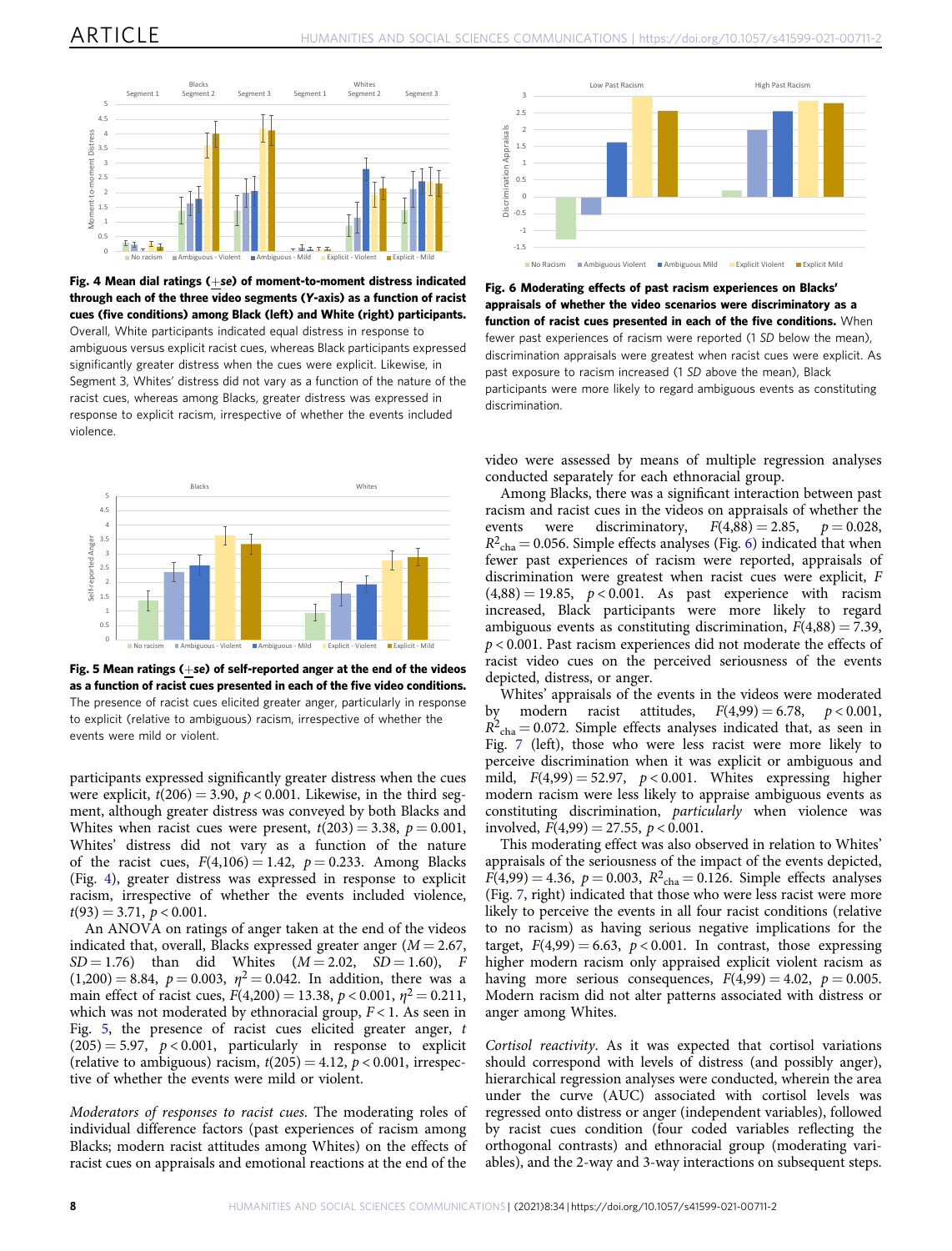<span id="page-8-0"></span>

Fig. 7 Moderating effects of modern racist attitudes on Whites' appraisals of whether the video scenarios were discriminatory (left) and whether the events depicted seriously affected the target (right) as a function of racist cues presented in each of the five conditions. Whites who expressed lower modern racism (1 SD below the mean) were more likely to perceive discrimination when it was explicit (irrespective of the presence of violence) or ambiguous and mild, and were more likely to perceive the events in all four racist conditions (relative to no racism) as having serious negative implications for the target. Whites who reported higher modern racism (1 SD above the mean) were less likely to appraise ambiguous events as constituting discrimination particularly when violence was involved, and uniquely perceived negative consequences as serious when events entailed explicit violent racism.

A significant interaction between distress and ethnoracial group on cortisol AUC was demonstrated,  $F(1,178) = 5.57$ ,  $p = 0.019$ ,  $R^2_{\text{cha}} = 0.027$ , as was the interaction between distress and racist cues condition,  $F(4,174) = 3.67$ ,  $p = 0.007$ ,  $R^2_{\text{cha}} = 0.067$ . Among Blacks, greater distress was associated with higher cortisol AUC,  $b = 0.153$ , se = 0.038, p < 0.001, whereas among Whites, this relation was not significant,  $b = 0.007$ ,  $se = 0.052$ ,  $p = 0.889$ . Further, among Blacks, the positive relation between distress and cortisol AUC was especially pronounced in the two conditions conveying physical violence ( $r_{\text{ambiguous}} = 0.68$ ,  $r_{\text{explicit}} = 0.72$ ,  $ps <$ 0.001 vs. conditions with no violence,  $r = 0.40, p < 0.001$ ), whereas among Whites, the only condition in which this relation reached significance was when physical violence occurred and racist cues were ambiguous ( $r_{\text{ambiguous violence}} = 0.65$ ,  $p = 0.016$ ,  $r_{\text{explicit violence}} = -0.04, p = 0.894, r_{\text{no violence}} = 0.01, p = 0.889$ .

Anger was not related to cortisol AUC, irrespective of ethnoracial group or racist cues. Past experiences of racism among Blacks was not a significant moderating variable, nor was modern racism among Whites.

#### **Discussion**

Given a national policy of multiculturalism in Canada, coupled with the demographic characteristics of the resident Black population, it was of interest to assess the implications of experiences of racism for Black Canadians' emotional and cognitive reactions to such encounters, as well as for their well-being. Experiences of racism are thought to affect mental health among members of ethnoracial groups by way of heightened stress responses. Less clear are the contextual factors that help individuals to make sense of racist encounters and determine effective strategies to contend with them (Lui, [2020;](#page-10-0) Pieterse and Powell, [2016\)](#page-10-0). Indeed, as previously observed (Jones et al., [2016](#page-10-0); Lui and Quezada, [2019](#page-10-0); Matheson et al., [2019](#page-10-0); Tao et al., [2017\)](#page-11-0), explicit and ambiguous racism in the present investigation were differentially related to emotional coping and with depressive affect. However, the interplay between these types of racism and their implications for coping strategies and stress outcomes was complex.

Typically, explicit and ambiguous racism are treated as independent constructs (or sometimes as being at opposite ends of a continuum), when in fact, as in the present study, not only were reports of such encounters correlated, but their joint consideration revealed unique patterns of relations. In particular, past experiences of explicit racism were not related to depressive affect among Blacks. But, together with greater private regard (i.e., pride in their Black identity), explicit racism was associated with greater expression of anger (anger-out), which in turn, was related to lower depressive affect. These relations are in keeping with the view that group members who cope by expressing their outrage are more likely to engage in collective actions to address racism (Becker et al., [2011](#page-9-0); Brondolo et al., [2005](#page-9-0); Ellemers and Barreto, [2009\)](#page-10-0). In this sense, anger expression may be a highly adaptive coping response to discrimination (Matheson and Anisman, [2009\)](#page-10-0). This said, the propensity to express anger that was associated with explicit racism masked a positive link between explicit racism and depressive affect that was only evident when this anger coping strategy was statistically controlled. This underlying link between racism and depressive affect may render the individual more vulnerable to stress-related disturbances, particularly when feelings of anger or hostility are prolonged (Busch et al., [2017;](#page-10-0) Pittman, [2011\)](#page-10-0).

Explicit racism also played a suppressor role in the relation between ambiguous racism and depressive affect. In this regard, once the shared variance between the two types of racism was accounted for, ambiguous racist experiences were more strongly associated with depressive affect. A history of ambiguous racism was further related to greater anger-in, which in turn, predicted greater depressive affect. Ambiguity may create uncertainty not only for how to interpret the event, but also with respect to how the perpetrator may react to labelling the interaction as racist. Perhaps for this reason, when Black Canadians perceived high public regard, ambiguous racism was even more strongly associated with supressing anger. Given the socio-political context, Blacks experiencing ambiguous forms of racism might be especially concerned that the perpetrator would react to confrontation by claiming that their actions were misperceived, or that the target is simply a complainer (Garcia et al., [2010\)](#page-10-0). Indeed, there is much anecdotal evidence justifying such a concern (Donovan, [2020\)](#page-10-0). Moreover, suggesting that ambiguous actions are racist could instigate a cyclical interaction wherein the target's claims are responded to with further instances of negative behaviour on the part of the perpetrator (Jones et al., [2017\)](#page-10-0). To the extent that anger is experienced but remains unexpressed, a 'simmering resentment' might build that could motivate collective action at a later time, as clarity regarding systemic racism evolves.

Of particular interest in the experimental study was to disentangle a common confound between the ambiguity and the severity of racist events. The majority of research assessing ambiguous racism has focused on mild microaggressions, finding similar, if not stronger relations to stress-related outcomes compared to more explicit forms of racism (Jones et al., [2016;](#page-10-0) Lui and Quezada, [2019\)](#page-10-0). Although we anticipated that the effects of ambiguity might be more profound when the incident involved assault, both Blacks and Whites in the present study were less likely to appraise violence that was racially ambiguous as constituting discrimination, compared to mild ambiguous discrimination, and minimized the seriousness of the consequences for the target. In addition, racially ambiguous violence did not elicit the same level of distress or anger as when the violence was explicitly racist. It appears that violence might serve to discount ambiguous racist cues, such that individuals are more likely to attribute causality to the exceptional malevolence of the perpetrator. Albeit speculative, this may serve as a defensive strategy that, among Blacks, creates an illusion of control over one's own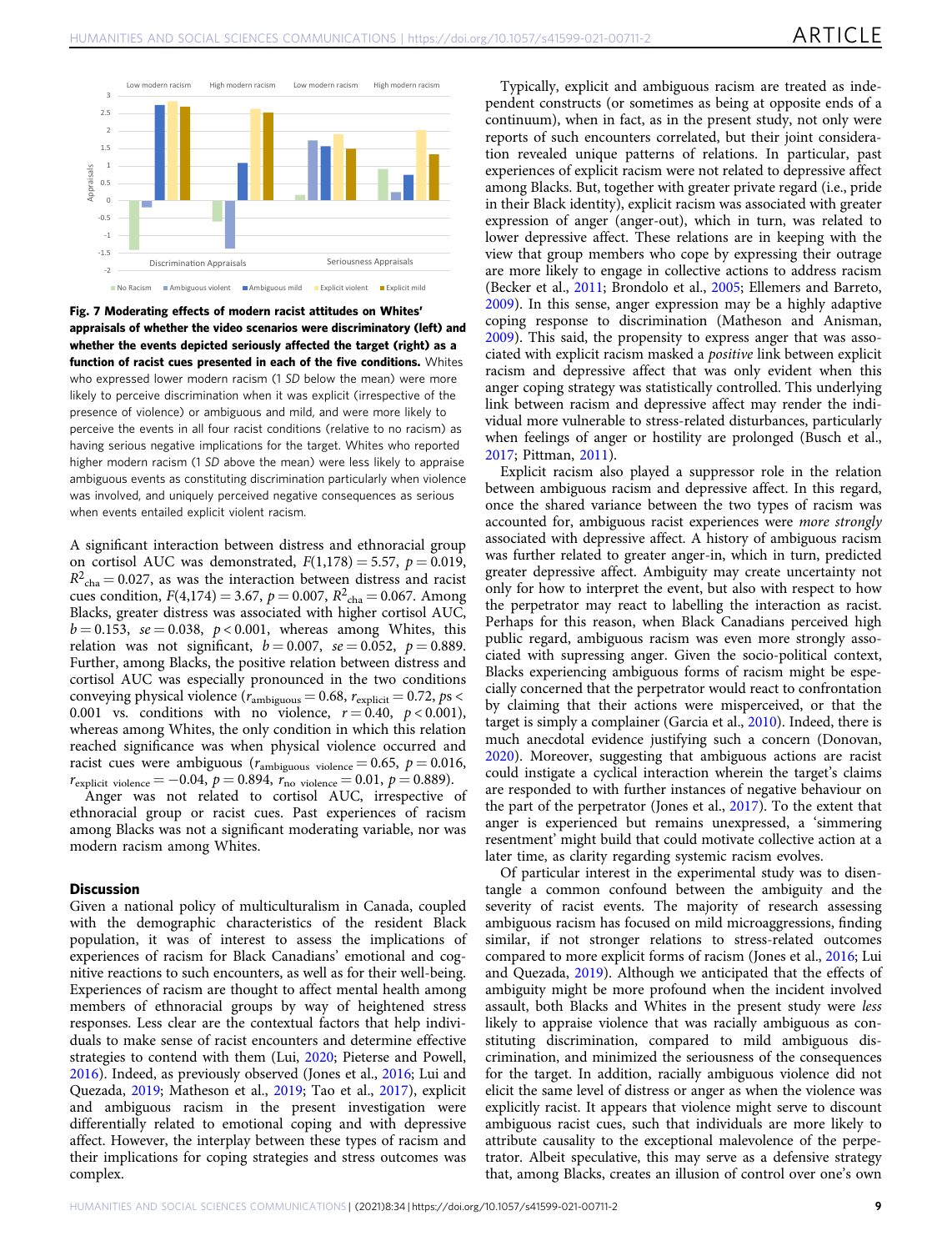<span id="page-9-0"></span>risk, or among Whites, minimizes the challenge to their collective moral standing (Leach et al., [2007](#page-10-0)). Importantly, the present study was conducted prior to the recent 2020 rise of the Black Lives Matter movement, and it is possible that with the extensive media coverage of the gratuitous violence perpetrated against Blacks (particularly in the United States), attributions of unjustified violence to racism might be more probable. However, violent intergroup conflicts have waxed and waned for over a century, and as they do so again, protective psychological dynamics may be restored.

At first blush, the results of the present study suggest considerable similarities in the responses of Black and White Canadians to racism. Both groups were more likely to appraise explicit cues as constituting discrimination, and to report stronger emotional responses to these events. However, deeper scrutiny suggests that their reactions were also fundamentally different. Specifically, across the four racialized situations described by the Black target in the videos, Whites were less likely than Blacks to appraise such encounters as discriminatory, were less likely to believe that the events described would have serious consequences for the target, and reported less distress and anger. These differences could simply be due to a reduced ability to empathize with a cross-race target (Vanman, [2016\)](#page-11-0), or that the events evoked just-world beliefs and by extension a greater likelihood among Whites of blaming the victim (Dawtry et al., [2020\)](#page-10-0). Indeed, although differences in appraisals depended on whether Whites endorsed modern racist attitudes (with less racist Whites being more likely to acknowledge discrimination and its serious impacts on the target), such attitudes did not alter emotional distress or anger.

The experimental study employed a unique strategy for assessing distress in response to the events in the videos. In particular, rather than retrospectively assessing distress following the video, which might be heavily influenced by demand characteristics, moment-to-moment ratings were taken as events unfolded (see also Hoggard et al., [2017](#page-10-0)). Not only did these ratings reflect greater distress among Blacks, particularly when exposed to explicit racist cues, but these distress ratings were uniquely associated with higher cortisol levels among Blacks. The relation between reported distress and cortisol levels was not evident among Whites. In addition, the relations between distress and cortisol levels were stronger among Blacks when the events included physical assault. Earlier research has been inconsistent in documenting cortisol reactions to racism, with some finding blunted responses to reminder cues of discrimination (Jamieson et al., [2013;](#page-10-0) Matheson and Anisman, [2012\)](#page-10-0), or a flattening of diurnal levels, including a reduction of the early morning cortisol rise (Zeiders et al., [2014](#page-11-0)), whereas others reported elevated levels (Huynh et al., [2017](#page-10-0); Matheson et al., [2008](#page-10-0)). It is possible that specific situational cues may produce a blunted or sensitized cortisol response to racism, which might further vary depending on the emotional reactions elicited, such as distress or shame (Dickerson and Kemeny, [2004;](#page-10-0) Matheson and Anisman, [2009\)](#page-10-0).

As described earlier, elevated cortisol levels in response to stressors can have multiple adaptive functions that limit adverse psychological and physical health consequences (Anisman et al., 2018). When stressor conditions are sufficiently severe and occur on a chronic intermittent basis, as is the case with racism, allostatic overload may develop, leading to pathology (McEwen and Akil, [2020\)](#page-10-0). Moreover, the accumulation of sustained social conflicts, such as racism, may lead to 'type 2' allostatic overload that requires changes of social structures, rather than individual interventions to overcome negative consequences (McEwen and Wingfield, [2003](#page-10-0)). This highlights the relevance of the sociopolitical context in Canada that, through its apparent celebration of diversity, may serve to close down challenges regarding ongoing systemic racism (Donovan, [2020\)](#page-10-0).

The results of the present investigation provide some insight into the contextual factors that contribute to how racism is experienced by Blacks and reacted to by Whites. While clarity of the racist motives of the perpetrator facilitates both groups' ability to call out racism for what it is, even as Whites may report anger in response to such events, they are unlikely to experience the same depth of response to such injustices. Whites' motives in response to racism, and their efforts to understand it, have been found to vary considerably (Radke et al., [2020\)](#page-10-0). Likewise, in the present study individual differences were evident, and indeed, much like Blacks with a history of racist encounters, Whites who did not endorse modern racist views were more likely to recognize ambiguous cues (when they were mild) as constituting racism, and to acknowledge the seriousness of racism on the target's well-being. While acknowledging that Blacks encounter discrimination may be an important first step in alliances to eradicate systemic racism, much like the undermining implications of Blacks' beliefs that others hold them in high (public) regard, simply talking about injustice, without explicit and tangible allied action may do more harm than good. In this regard, national policies of multiculturalism must go beyond the platitudes of celebrating cultural variations to encouraging a strong public discourse that allows for the acknowledgement of systemic racism.

#### Data availability

The datasets generated and analysed during the current study are available in the Scholars Portal Dataverse repository, [https://doi.](https://doi.org/10.5683/SP2/QNBWQP) [org/10.5683/SP2/QNBWQP](https://doi.org/10.5683/SP2/QNBWQP) (Study 1) and [https://doi.org/](https://doi.org/10.5683/SP2/YBYX8M) [10.5683/SP2/YBYX8M](https://doi.org/10.5683/SP2/YBYX8M) (Study 2).

Received: 21 July 2020; Accepted: 11 January 2021; Published online: 03 February 2021

#### Note

1 Black Canadians is the term used to refer to citizens or permanent residents of Canada who self-define as having full or partial sub-Saharan African descent. While the term African Canadian (paralleling African American) is used occasionally, Black people of Caribbean origin in Canada reject the term as it does not convey their uniquely Caribbean heritage. People of Colour is viewed as an especially offensive term to some Black Canadians, as it divides out and lumps together everyone who is non-White, along with its historical echoes of the term 'coloured people' (Adam, 2020).

#### **References**

- Adam M (2020) Why the term 'people of colour' is offensive to so many. Ottawa Citizen. Available via [https://ottawacitizen.com/opinion/adam-why-the](https://ottawacitizen.com/opinion/adam-why-the-term-people-of-colour-is-offensive-to-so-many)[term-people-of-colour-is-offensive-to-so-many](https://ottawacitizen.com/opinion/adam-why-the-term-people-of-colour-is-offensive-to-so-many). Accessed 26 Dec 2020.
- Anisman H, Hayley S, Kusnecov A (2018) The immune system and mental health. Wiley Blackwell, London
- Beck AT, Ward CH, Mendelson M et al. (1961) An inventory for measuring depression. Arch Gen Psychol 4:561–569
- Becker JC, Tausch N, Wagner U (2011) Emotional consequences of collective action participation: differentiating self-directed and outgroup-directed emotions. Pers Soc Psychol Bull 37:587–1598
- Bloch KR, Taylor T, Martinez K (2020) Playing the race card: White injury, White victimhood and the paradox of colour-blind ideology in anti-immigrant discourse. Ethn Racial Stud 43:1130–1148
- Bombay A, Matheson K, Anisman H (2010) Decomposing identity: differential relationships between several aspects of ethnic identity and the negative effects of perceived discrimination among First Nations adults in Canada. Cult Divers Ethn Minor Psychol 16:507–516
- Branscombe NR, Schmitt MT, Harvey RD (1999) Perceiving pervasive discrimination among African Americans: Implications for group identification and well-being. J Pers Soc Psychol 77:135–149
- Brittian AS, Kim SY, Armenta BE et al. (2015) Do dimensions of ethnic identity mediate the association between perceived ethnic group discrimination and depressive symptoms? Cult Divers Ethn Minor Psychol 21:41–53
- Brondolo E, Thompson S, Brady N et al. (2005) The relationship of racism to appraisals and coping in a community sample. Ethn Dis 15(4):S5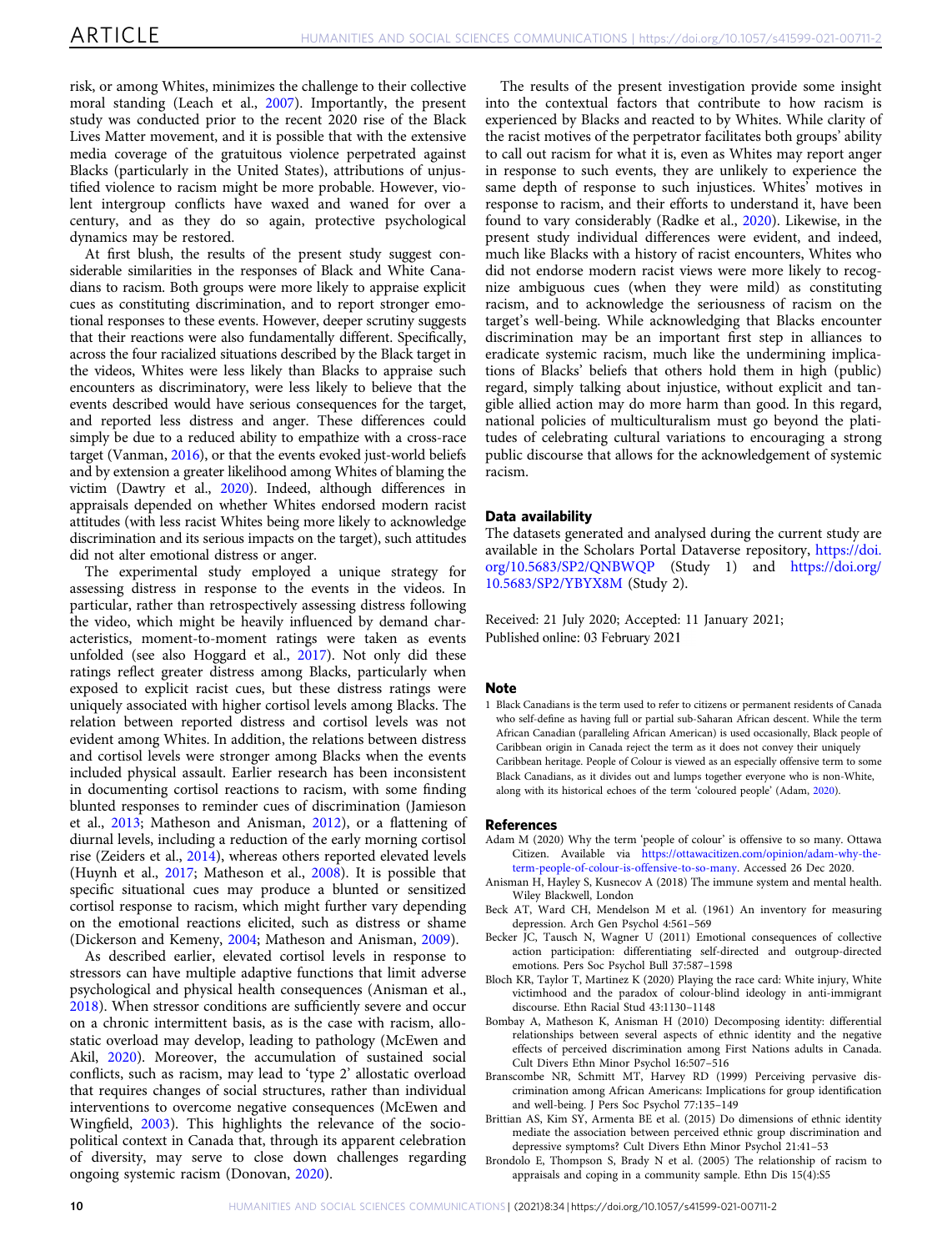- <span id="page-10-0"></span>Broudy R, Brondolo E, Coakley V et al. (2007) Perceived ethnic discrimination in relation to daily moods and negative social interactions. J Behav Med 30 (1):31–43
- Busch LY, Pössel P, Valentine JC (2017) Meta-analyses of cardiovascular reactivity to rumination: a possible mechanism linking depression and hostility to cardiovascular disease. Psychol Bull 143:1378–1394
- Contrada RJ, Ashmore RD, Gary ML et al. (2001) Measures of ethnicity-related stress: psychometric properties, ethnic group differences, and associations with well-being. J Appl Soc Psychol 31:1775–1820
- Dawtry RJ, Callan MJ, Harvey AJ, Gheorghui AI (2020) Victims, vignettes, and videos: meta-analytic and experimental evidence that emotional impact enhances the derogation of innocent victims. Pers Soc Psychol Rev 24:233–259
- DeLapp RCT, Williams MT (2019) Preparing for racial discrimination and moving beyond reactive coping: a systematic review. Curr Psychiatry Res Rev 15 (1):58–71
- Dickerson SS, Kemeny ME (2004) Acute stressors and cortisol responses: a theoretical integration and synthesis of laboratory research. Psychol Bull 130:355–391
- Donovan D (2020) A learning moment for Erin O'Toole and Rex Murphy on racism in Canada. Ottawa Life Mag. Available via [https://www.ottawalife.](https://www.ottawalife.com/article/an-answer-to-rex-murphys-questions-on-racism-in-canada) [com/article/an-answer-to-rex-murphys-questions-on-racism-in-canada](https://www.ottawalife.com/article/an-answer-to-rex-murphys-questions-on-racism-in-canada) Accessed 28 Dec 2020
- Dunn J, Nelson JK (2011) Challenging the public denial of racism for a deeper multiculturalism. J Intercult Stud 32:587–602
- Ellemers N, Barreto M (2009) Collective action in modern times: how modern expressions of prejudice prevent collective action. J Soc Iss 65:749–768
- Forrest-Bank SS, Cuellar MJ (2018) The mediating effects of ethnic identity on the relationships between racial microaggression and psychological well-being. Soc Work Res 42:44–56
- Forrest-Bank SS, Jenson JM (2015) Differences in experiences of racial and ethnic microaggression among Asian, Latino/Hispanic, Black, and White young adults. J Sociol Soc Welf 42:141–161
- Garcia DM, Schmitt M, Branscombe NR, Ellemers N (2010) Women's reactions to ingroup members who protest discriminatory treatment: the importance of beliefs about inequality and response appropriateness. Eur J Soc Psychol 40:733–745
- Giamo LS, Schmitt MT, Outten HR (2012) Perceived discrimination, group identification, and life satisfaction among multiracial people: a test of the rejection-identification model. Cult Div Ethn Min Psychol 18:319–328
- Gill R, Matheson K (2006) Responses to discrimination: the role of emotion and expectations for emotional regulation. Pers Soc Psychol Bull 32:149–161
- Gong F, Xu J, Takeuchi DT (2017) Racial and ethnic differences in perceptions of everyday discrimination. Sociol Race Ethn 3:506–521
- Hayes AF (2017) Introduction to mediation, moderation, and conditional process analysis. Guilford Press, New York
- Hoggard LS, Jones S, Sellers RM (2017) Racial cues and racial identity: implications for how African Americans experience and respond to racial discrimination. J Black Psychol 43:409–432
- Huynh VW, Huynh QL, Stein MP (2017) Not just sticks and stones: indirect ethnic discrimination leads to greater physiological reactivity. Cult Div Ethn Min Psychol 23:425–434
- Jamieson JP, Koslov K, Nock MK, Mendes WB (2013) Experiencing discrimination increases risk taking. Psychol Sci 24:131–139
- Jones AM (2020) In Canada, it's racism with a smile: Donovan Bailey reflects on racial inequality. CTV News. Available via [https://www.ctvnews.ca/sports/in](https://www.ctvnews.ca/sports/in-canada-it-s-racism-with-a-smile-donovan-bailey-reflects-on-racial-inequality-1.4973814)[canada-it-s-racism-with-a-smile-donovan-bailey-re](https://www.ctvnews.ca/sports/in-canada-it-s-racism-with-a-smile-donovan-bailey-reflects-on-racial-inequality-1.4973814)flects-on-racial[inequality-1.4973814](https://www.ctvnews.ca/sports/in-canada-it-s-racism-with-a-smile-donovan-bailey-reflects-on-racial-inequality-1.4973814) Accessed 27 Dec 2020
- Jones KP, Arena DF, Nittrouer CL et al. (2017) Subtle discrimination in the workplace: a vicious cycle. Indus Org Psychol 10:51–76
- Jones KP, Peddie CI, Gilrane VL et al. (2016) Not so subtle: a meta-analytic investigation of the correlates of subtle and overt discrimination. J Manag 42:1588–1613
- Karmali F, Kawakami K, Page-Gould E (2017) He said what? Physiological and cognitive responses to imagining and witnessing outgroup racism. J Exp Psychol 146:1073–1085
- Kunstman JW, Tuscherer T, Trawalter S, Lloyd EP (2016) What lies beneath? Minority group members' suspicion of Whites' egalitarian motivation predicts responses to Whites' smiles. Pers Soc Psychol Bull 42:1193–1205
- Leach CW, Ellemers N, Barreto M (2007) Group virtue: the importance of morality (vs. competence and sociability) in the positive evaluation of in-groups. J Personal Soc Psychol 93:234–249
- Lilienfeld SO (2017) Microaggressions: strong claims, inadequate evidence. Psychol Sci 12:138–169
- Lui PP (2020) Racial microaggression, overt discrimination, and distress: (In)direct associations with psychological adjustment. Couns Psychol 48:551–582
- Lui PP, Quezada L (2019) Associations between microaggression and adjustment outcomes: a meta-analytic and narrative review. Psychol Bull 145:45–78
- Lum Z (2020) Systemic racism exists in Canada. It's a fact, not an opinion. Huffington Post. Available via https://www.huffi[ngtonpost.ca/entry/systemic](https://www.huffingtonpost.ca/entry/systemic-racism-canada_ca_5ed93343c5b69dee016ed31f)[racism-canada\\_ca\\_5ed93343c5b69dee016ed31f](https://www.huffingtonpost.ca/entry/systemic-racism-canada_ca_5ed93343c5b69dee016ed31f). Accessed 27 Dec 2020
- Major B, Quinton WJ, McCoy SK (2002) Antecedents and consequences of attribution to discrimination: theoretical and empirical advances. In: Zanna M (ed) Advances in experimental social psychology, vol 34. Academic Press, San Diego, pp. 251–330
- Matheson K, Anisman H (2012) Biological and psychosocial responses to discrimination. In: Jetten J, Haslam SA, Haslam C (eds) The social cure. Psychology Press, London, pp. 133–154
- Matheson K, Anisman H (2009) Anger and shame elicited by discrimination: moderating role of coping on action endorsements and salivary cortisol. Eur J Soc Psychol 39:163–185
- Matheson K, Foster MD, Bombay A et al. (2019) Trauma, perceived discrimination, and distress symptoms in socially marginalized groups. Front Psychol 10:416
- Matheson K, Jorden S, Anisman H (2008) Relations between trauma experiences and psychological, physical and neuroendocrine functioning among Somali refugees: mediating role of coping with acculturation stressors. J Immig Min Health 10:291–304
- McConahay JB (1986) Modern racism, ambivalence, and the Modern Racism Scale. In: Dovidio JF, Gaertner SL (eds) Prejudice, discrimination, and racism. Academic Press, San Diego, pp. 91–125
- McEwen BS, Akil H (2020) Revisiting the stress concept: implications for affective disorders. J Neurosci 40:12–21
- McEwen BS, Wingfield JC (2003) The concept of allostasis in biology and biomedicine. Horm Behav 4:2–15
- Mercer SH, Zeigler-Hill V, Wallace M, Hayes DM (2011) Development and initial validation of the Inventory of Microaggressions Against Black Individuals. J Counsel Psychol 58:457–469
- Michaud K, Matheson K, Kelly O, Anisman H (2008) Impact of stressors in a natural context on release of cortisol in healthy adult humans: a meta-analysis. Stress 11:177–197
- Neuman K (2019) Race relations in Canada 2019 survey. Environics Institute. Available via [https://www.environicsinstitute.org/projects/project](https://www.environicsinstitute.org/projects/project-details/race-relations-in-canada-2019)[details/race-relations-in-canada-2019.](https://www.environicsinstitute.org/projects/project-details/race-relations-in-canada-2019)
- Operario D, Fiske S (2001) Ethnic identity moderates perceptions of prejudice: judgments of personal versus group discrimination and subtle versus blatant bias. Pers Soc Psychol Bull 27:550–561
- Passini S (2019) The indifference that makes a difference: why unconcern for minorities disguises prejudicial attitudes. J Moral Educ 48:263–274
- Pieterse A, Powell SA (2016) Theoretical overview of the impact of racism on People of Color. In: Alvarez AN, Liang CTH, Neville HA (eds) Cultural, racial, and ethnic psychology book series. The cost of racism for People of Color: contextualizing experiences of discrimination. American Psychological Association, Washington, pp. 11–30
- Pieterse AL, Todd NR, Neville HA, Carter RT (2012) Perceived racism and mental health among Black American adults: a meta-analytic review. J Counsel Psychol 59:1–9
- Pittman CT (2011) Getting mad but ending up sad: the mental health consequences for African Americans using anger to cope with racism. J Black Stud 42:1106–1124
- Pruessner JC, Kirschbaum C, Meinlschmid G, Hellhammer DH (2003) Two formulas for computation of the area under the curve represent measures of total hormone concentration versus time dependent change. Psychoneuroendocrinology 28:916–931
- Quinn DM, Williams MK, Quintana F et al. (2014) Examining effects of anticipated stigma, centrality, salience, internalization, and outness on psychological distress for people with concealable stigmatized identities. PLoS ONE 9: e96977
- Radke HRM, Kutlaca M, Siem B et al. (2020) Beyond allyship: motivations for advantaged group members to engage in action for disadvantaged groups. Pers Soc Psychol Rev 24:291–315
- Ray B, Preston V (2015) Working with diversity: a geographical analysis of ethno-racial discrimination in Toronto. Urban Stud 52:1505–1522
- Sapolsky RM, Romero LM, Munck AU (2000) How do glucocorticoids influence stress responses? Integrating permissive, suppressive, stimulatory, and preparative actions. Endocr Rev 21:55–89
- Schmader T, Croft A, Scarnier M et al. (2012) Implicit and explicit emotional reactions to witnessing prejudice. Group Proc Intergr Rel 15:379–392
- Schmitt MT, Branscombe NR, Postmes T, Garcia A (2014) The consequences of perceived discrimination for psychological well-being: a meta-analytic review. Psychol Bull 140:921–948
- Sellers RM, Copeland‐Linder N, Martin PP, Lewis RH (2006) Racial identity matters: the relationship between racial discrimination and psychological functioning in African American adolescents. J Res Adol 16:187–216